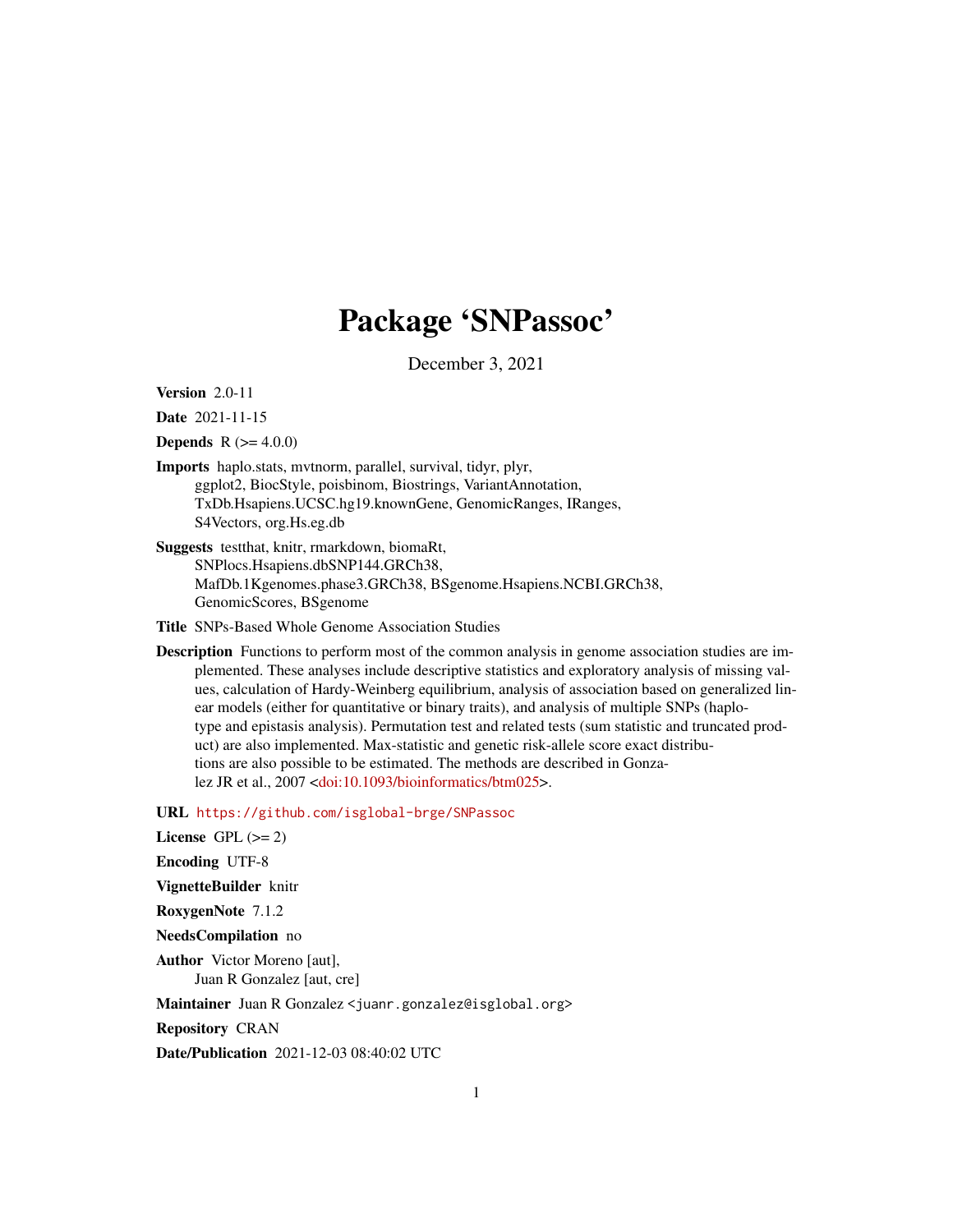## <span id="page-1-0"></span>R topics documented:

|                        | $\overline{2}$ |
|------------------------|----------------|
|                        | 5              |
|                        | 6              |
|                        | $\overline{7}$ |
|                        | 8              |
|                        | 9              |
|                        | 10             |
|                        | 10             |
|                        | 11             |
|                        | 12             |
|                        | 13             |
|                        | 14             |
| int                    | 15             |
| <i>interactionPval</i> | 15             |
|                        | 17             |
|                        | 18             |
|                        | 20             |
|                        | 21             |
|                        | 22             |
| permTest               | 23             |
|                        | 24             |
|                        | 25             |
|                        | 26             |
|                        | 27             |
|                        | 28             |
|                        | 28             |
|                        | 29             |
|                        | 30             |
| <b>SNPs</b>            | 32             |
|                        | 33             |
| sortSNPs               | 34             |
|                        | 35             |
|                        | 36             |
|                        | 37             |
| WGassociation          | 38             |
|                        | 41             |

<span id="page-1-1"></span>

association *Association analysis between a single SNP and a given phenotype*

## Description

This function carries out an association analysis between a single SNP and a dependent variable (phenotype) under five different genetic models (inheritance patterns): codominant, dominant, recessive, overdominant and log-additive. The phenotype may be quantitative or categorical. In the second case (e.g. case-control studies) this variable must be of class 'factor' with two levels.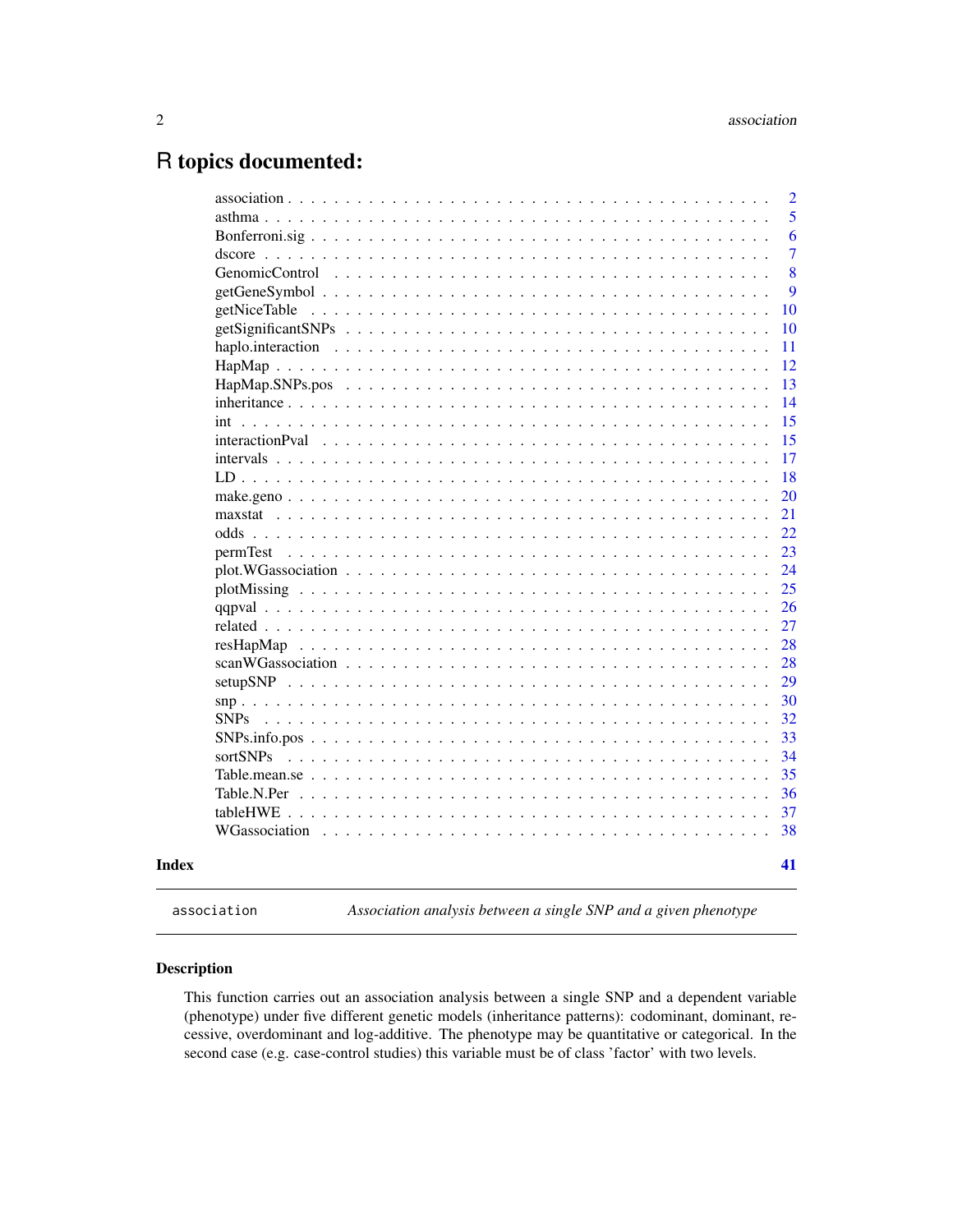## association 3

## Usage

```
association(formula, data, model=c("all"), model.interaction=
      c("codominant"), subset, name.snp = NULL, quantitative =
      is.quantitative(formula,data), genotypingRate= 0,
      level = 0.95, ...
```
## Arguments

| formula           | a symbolic description of the model to be fited (a formula object). It might have<br>either a continuous variable (quantitative traits) or a factor variable (case-control<br>studies) as the response on the left of the $\sim$ operator and a term correspond-<br>ing to the SNP on the right. This term must be of class snp (e.g. ~snp(var),<br>where var is a given SNP), and it is required. Terms with additional covari-<br>ates on the right of the $\sim$ operator may be added to fit an adjusted model (e.g.,<br>~var1+var2++varN+SNP). The formula allows to incorporate more than one<br>object of class snp. In that case, the analysis is done for the first SNP which<br>appears in the formula adjusted by the others covariates and other additional<br>SNP <sub>s</sub> . |
|-------------------|-----------------------------------------------------------------------------------------------------------------------------------------------------------------------------------------------------------------------------------------------------------------------------------------------------------------------------------------------------------------------------------------------------------------------------------------------------------------------------------------------------------------------------------------------------------------------------------------------------------------------------------------------------------------------------------------------------------------------------------------------------------------------------------------------|
| data              | a required dataframe of class 'setupSNP' containing the variables in the model.                                                                                                                                                                                                                                                                                                                                                                                                                                                                                                                                                                                                                                                                                                               |
| model             | a character string specifying the type of genetic model (mode of inheritance) for<br>the SNP. This indicates how the genotypes should be collapsed. Possible values<br>are "codominant", "dominant", "recessive", "overdominant", "additive" or "all".<br>The default is "all" that fits the 5 possible genetic models. Only the first words<br>are required, e.g "co", "do", etc.                                                                                                                                                                                                                                                                                                                                                                                                            |
| model.interaction |                                                                                                                                                                                                                                                                                                                                                                                                                                                                                                                                                                                                                                                                                                                                                                                               |
|                   | a character string specifying the type of genetic model (mode of inheritance)<br>assumed for the SNP when it is included in a interaction term. Possible val-<br>ues are "codominant", "dominant", "recessive", "overdominant". The default is<br>"codominant".                                                                                                                                                                                                                                                                                                                                                                                                                                                                                                                               |
| subset            | an optional vector specifying a subset of observations to be used in the fitting<br>process                                                                                                                                                                                                                                                                                                                                                                                                                                                                                                                                                                                                                                                                                                   |
| name.snp          | optional label of the SNP variable to be printed.                                                                                                                                                                                                                                                                                                                                                                                                                                                                                                                                                                                                                                                                                                                                             |
| quantitative      | logical value indicating whether the phenotype (that which is in the left of the<br>operator $\sim$ in 'formula' argument) is quantitative. The function 'is quantitative'<br>returns FALSE when the phenotype is a variable with two categories (i.e. in-<br>dicating case-control status). Thus, it is not a required argument but it may be<br>modified by the user.                                                                                                                                                                                                                                                                                                                                                                                                                       |
|                   | genotypingRate minimum percentage of genotype rate for the SNP to be analyzed. Default is<br>0% (e.g. all SNPs are analyzed). This parameter should not be changed. It is<br>used in the function 'WGassociation'.                                                                                                                                                                                                                                                                                                                                                                                                                                                                                                                                                                            |
| level             | signification level for confidence intervals.                                                                                                                                                                                                                                                                                                                                                                                                                                                                                                                                                                                                                                                                                                                                                 |
| .                 | Other arguments to be passed through glm function                                                                                                                                                                                                                                                                                                                                                                                                                                                                                                                                                                                                                                                                                                                                             |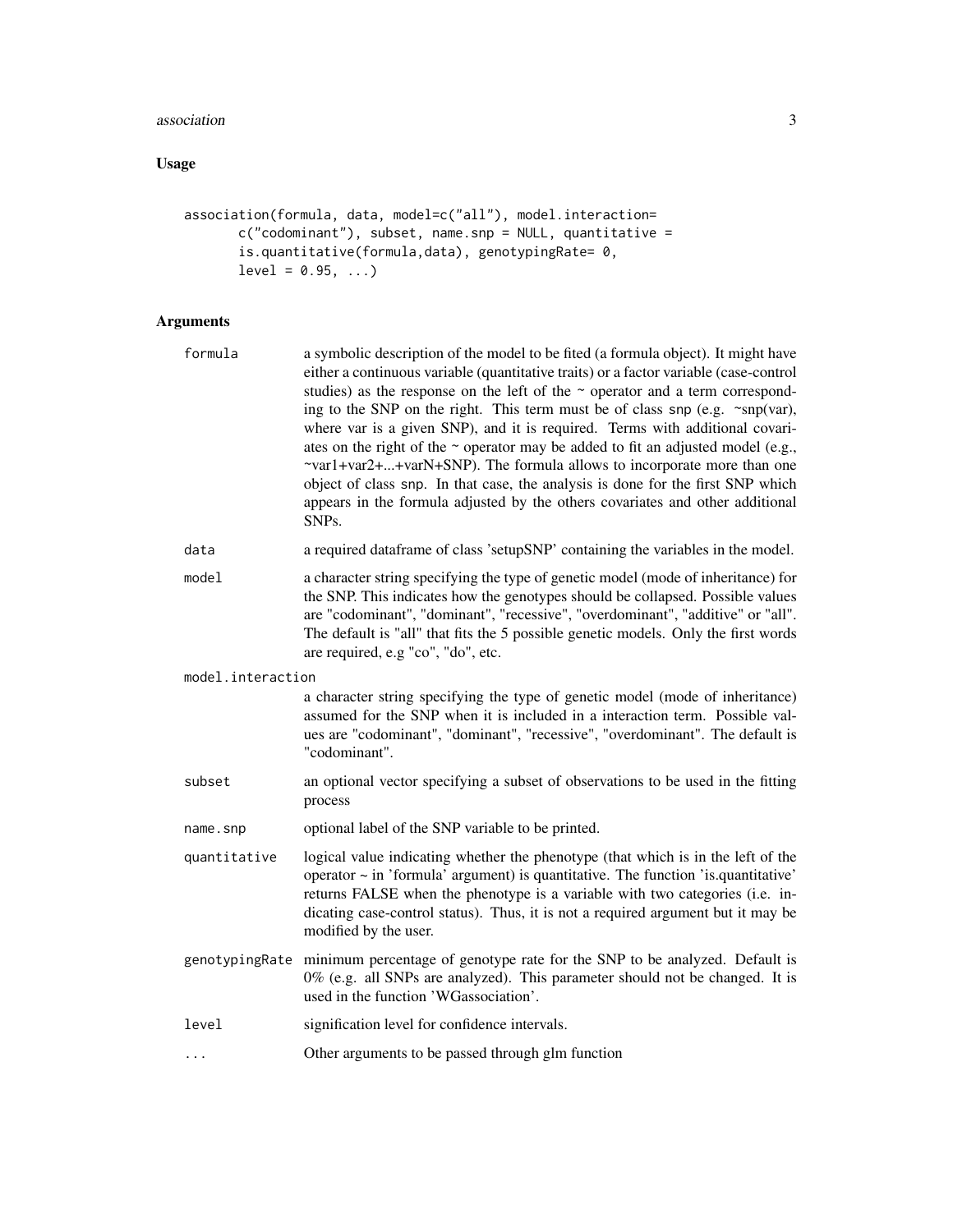#### <span id="page-3-0"></span>Details

This function should be called by the user when we are interested in analyzing an unique SNP. It is recommended to use [WGassociation](#page-37-1) function when more than one SNP is studied.

#### Value

For each genetic model (codominant, dominant, recessive, overdominant, and log-additive) the function gives a matrix with sample size and percentages for each genotype, the Odds Ratio and its 95% confidence interval (taking the most frequent homozygous genotype as the reference), the p-value corresponding to the likelihood ratio test obtained from a comparison with the null model, and the Akaike Information Criterion (AIC) of each genetic model. In the case of analyzing a quantitative trait, the function returns a matrix with sample size, mean and standard errors for each genotype, mean difference and its 95% confidence interval with respect to the most frequent homozygous genotype, the p-value obtained from an overall gene effect and the Akaike Information Criterion (AIC) of each genetic model.

When an interaction term (a categorical covariate with an SNP) is included in the model, three different tables are given. The first one correponds to the full interaction matrix where the ORs (or mean differences if a quantitative trait is analyzed) are expressed with respect to the non variant genotype and the first category of the covariate. The other two tables show the ORs and their 95% confidence intervals for both marginal models. P values for interaction and trend are also showed in the output.

#### References

JR Gonzalez, L Armengol, X Sole, E Guino, JM Mercader, X Estivill, V Moreno. SNPassoc: an R package to perform whole genome association studies. Bioinformatics, 2007;23(5):654-5.

Iniesta R, Guino E, Moreno V. Statistical analysis of genetic polymorphisms in epidemiological studies. Gac Sanit. 2005;19(4):333-41.

Elston RC. Introduction and overview. Statistical methods in genetic epidemiology. Stat Methods Med Res. 2000;9:527-41.

#### See Also

[WGassociation](#page-37-1)

#### Examples

data(SNPs)

# first, we create an object of class 'setupSNP' datSNP<-setupSNP(SNPs,6:40,sep="")

# case-control study, crude analysis association(casco~snp10001, data=datSNP)

# case-control study, adjusted by sex and arterial blood pressure association(casco~sex+snp10001+blood.pre, data=datSNP)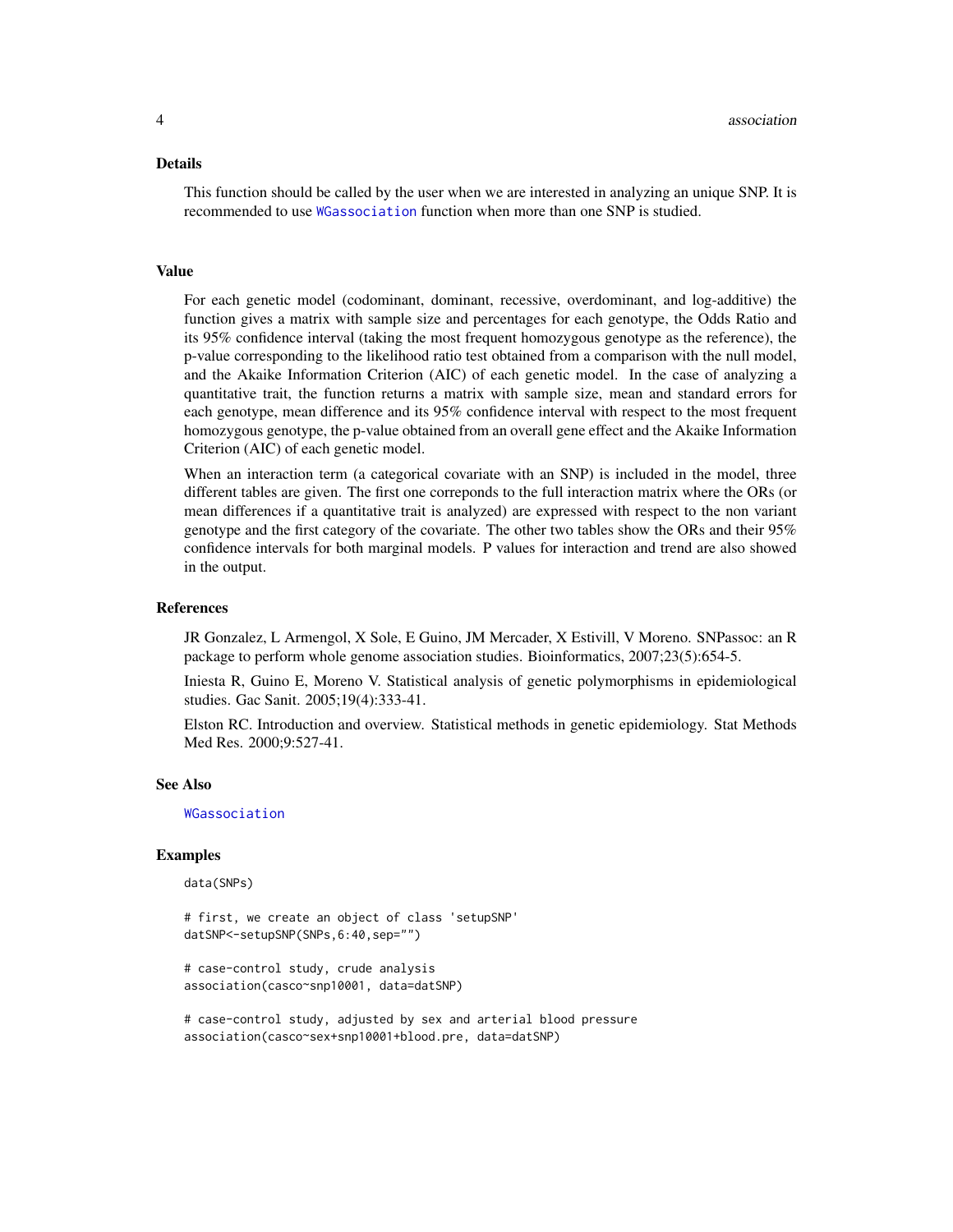#### <span id="page-4-0"></span>asthma 5

```
# quantitative trait, crude analysis
association(log(protein)~snp10001,data=datSNP)
# quantitative trait, adjusted by sex
association(log(protein)~snp10001+sex,data=datSNP)
#
# Interaction analysis
#
# Interaction SNP and factor
association(log(protein)~snp10001*sex+blood.pre, data=datSNP,
          model="codominant")
# Interaction SNP and SNP (codominant and codominant)
association(log(protein)~snp10001*factor(snp10002)+blood.pre,
          data=datSNP, model="codominant")
# Interaction SNP and SNP (dominant and recessive)
association(log(protein)~snp10001*factor(recessive(snp100019))+blood.pre,
          data=datSNP, model="dominant")
```
asthma *SNP data on asthma case-control study*

## **Description**

data.frame with 51 SNPs and 6 epidemiological variables: country, gender, age, bmi, smoke ans case/control status.

#### Usage

data("asthma")

#### Format

The asthma data frame has 1578 rows (individuals) and 57 columns (variables) of data from a genetic study on asthma.

#### Value

An data.frame object.

#### Examples

```
data(asthma)
dim(asthma)
str(asthma)
```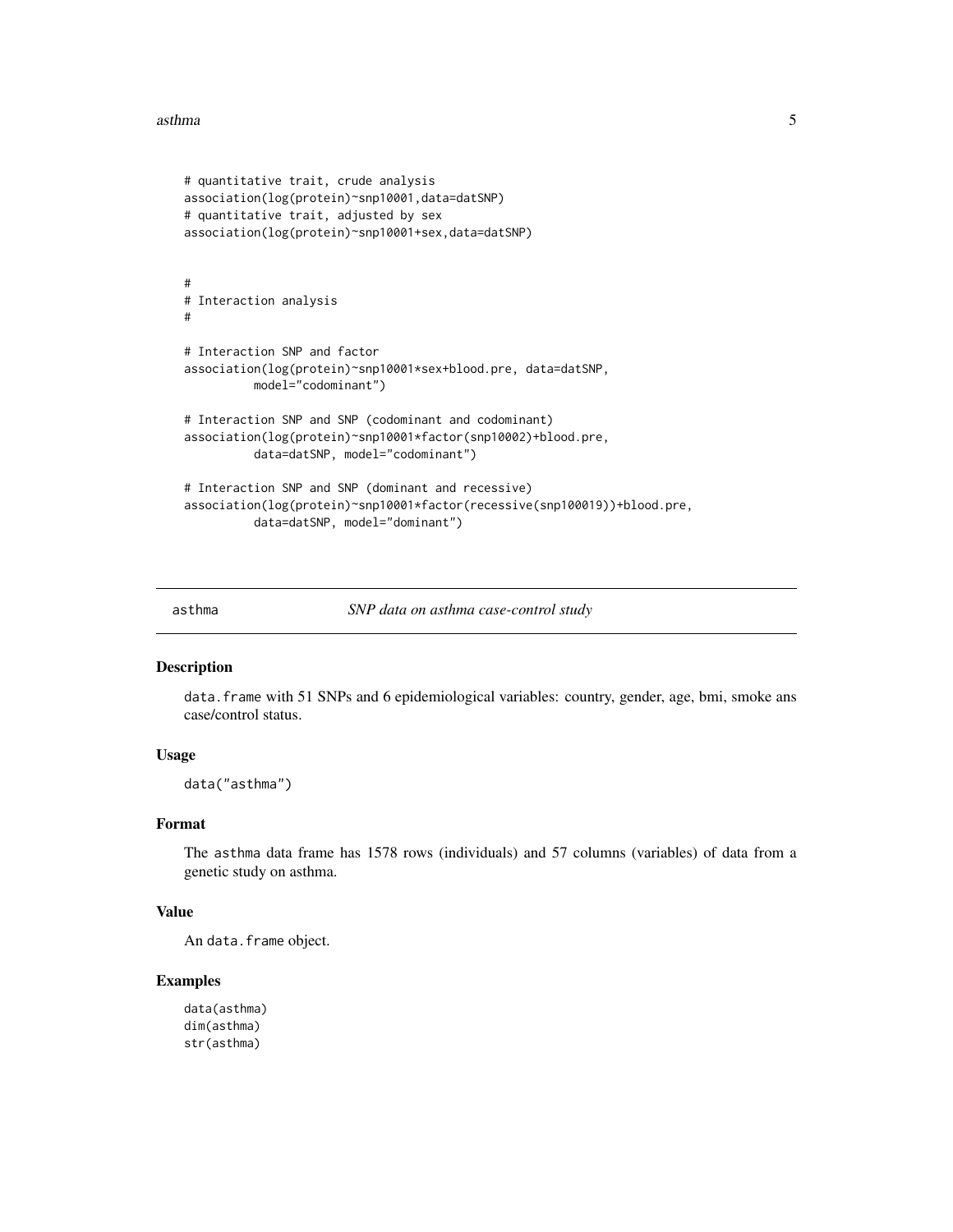<span id="page-5-0"></span>

This function shows the SNPs that are statistically significant after correcting for the number of tests performed (Bonferroni correction) for an object of class "WGassociation"

#### Usage

```
Bonferroni.sig(x, model = "codominant", alpha = 0.05,
     include.all.SNPs=FALSE)
```
#### Arguments

| X                | an object of class 'WGassociation'.                                                                                                                                                                                                                                                                                                                                                                              |  |  |
|------------------|------------------------------------------------------------------------------------------------------------------------------------------------------------------------------------------------------------------------------------------------------------------------------------------------------------------------------------------------------------------------------------------------------------------|--|--|
| model            | a character string specifying the type of genetic model (mode of inheritance).<br>This indicantes how the genotypes should be collapsed when 'plot.summary' is<br>TRUE. Possible values are "codominant", "dominant", "recessive", "overdomi-<br>nant", or "log-additive". The default is "codominant". Only the first words are<br>required, e.g $"co", "do", \ldots$ .                                         |  |  |
| alpha            | nominal level of significance. Default is 0.05                                                                                                                                                                                                                                                                                                                                                                   |  |  |
| include.all.SNPs |                                                                                                                                                                                                                                                                                                                                                                                                                  |  |  |
|                  | logical value indicating whether all SNPs are considered in the Bonferroni cor-<br>rection. That is, the number of performed tests is equal to the number of SNPs<br>or equal to the number of SNPs where a p value may be computed. The default<br>value is FALSE indicating that the number of tests is equal to the number of<br>SNPs that are non Monomorphic and the rate of genotyping is greater than the |  |  |

#### Details

After deciding the genetic model, the function shows the SNPs that are statistically significant at alpha level corrected by the number of performed tests.

percentage indicated in the GeneticModel.pval function.

#### Value

A data frame with the SNPs and the p values for those SNPs that are statistically significant after Bonferroni correction

## See Also

[WGassociation](#page-37-1)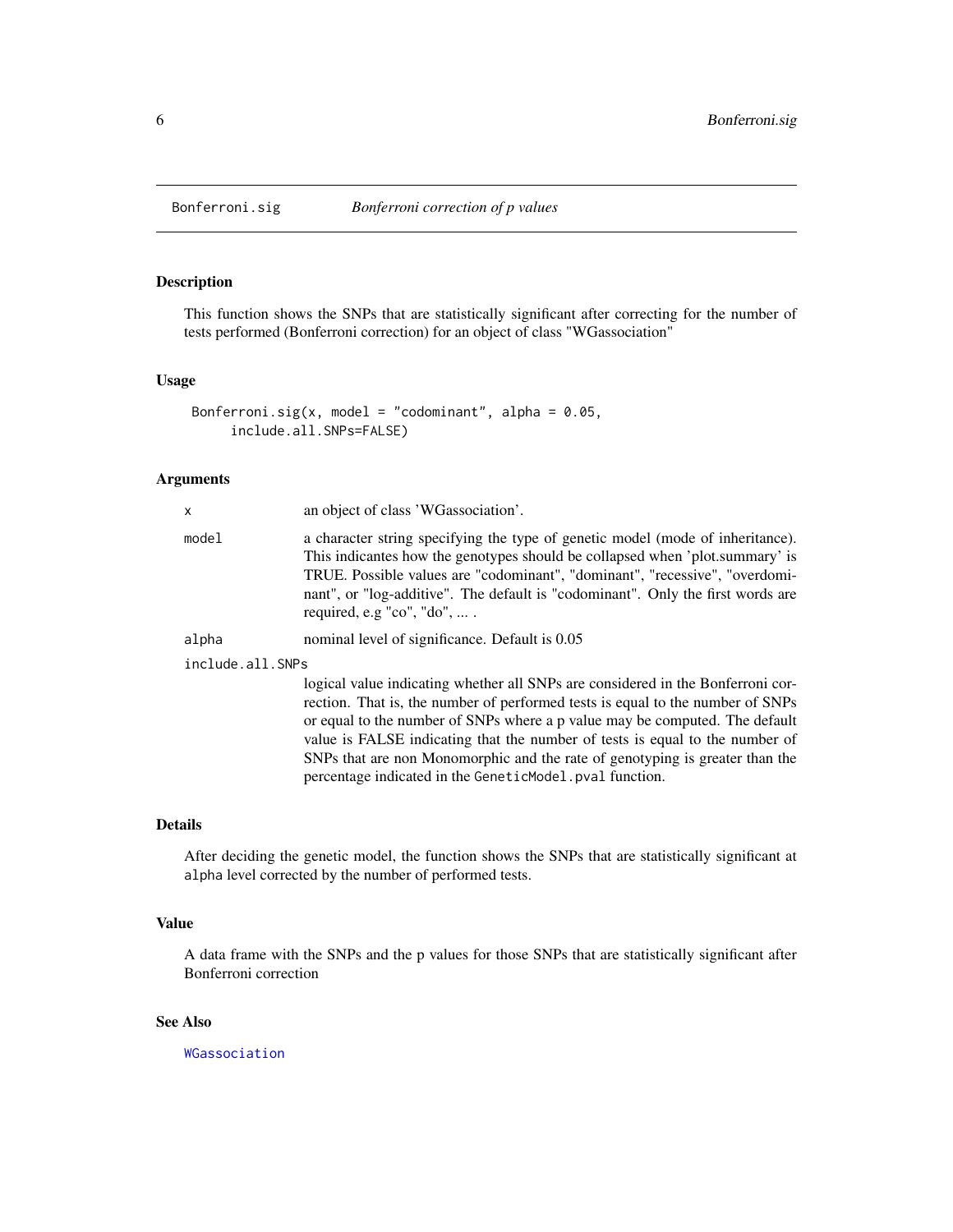#### <span id="page-6-0"></span>dscore and the set of the set of the set of the set of the set of the set of the set of the set of the set of the set of the set of the set of the set of the set of the set of the set of the set of the set of the set of th

## Examples

```
data(SNPs)
datSNP<-setupSNP(SNPs,6:40,sep="")
ans<-WGassociation(protein~1,data=datSNP,model="all")
Bonferroni.sig(ans, model="codominant", alpha=0.05, include.all.SNPs=FALSE)
```
dscore *Exact distribution of a genetic score*

## Description

Computes the exact distribution of a genetic score on a set of SNPs

## Usage

```
dscore(x, \ldots)## Default S3 method:
dscore(x, \ldots)
```
## S3 method for class 'character'  $dscore(x, \ldots)$ 

 $pscore(q, x, ...)$ 

#### Arguments

| $\mathbf{x}$            | a numeric vector containing either the minor allele frequencies (MAF) of the<br>SNPs used to created the genetic score or the names of the SNPs. |
|-------------------------|--------------------------------------------------------------------------------------------------------------------------------------------------|
| q                       | quantile                                                                                                                                         |
| $\cdot$ $\cdot$ $\cdot$ | further arguments to be passed to useMart function from biomaRt (not neces-<br>sary).                                                            |

## Value

A vector with the probabilities of having  $0, 1, 2, 3, \ldots$  2\*K alleles of a genetic score (K indicates the number of SNPs). When name of the SNPs is provided, an attribute called 'MAFs' is also returned

#### References

I Subirana, G Lucas, C Lluis-Granella, R Elosua, JR Gonzalez. Predicting individual disease probability using the exact distribution of a genetic risk score at the population level. Submitted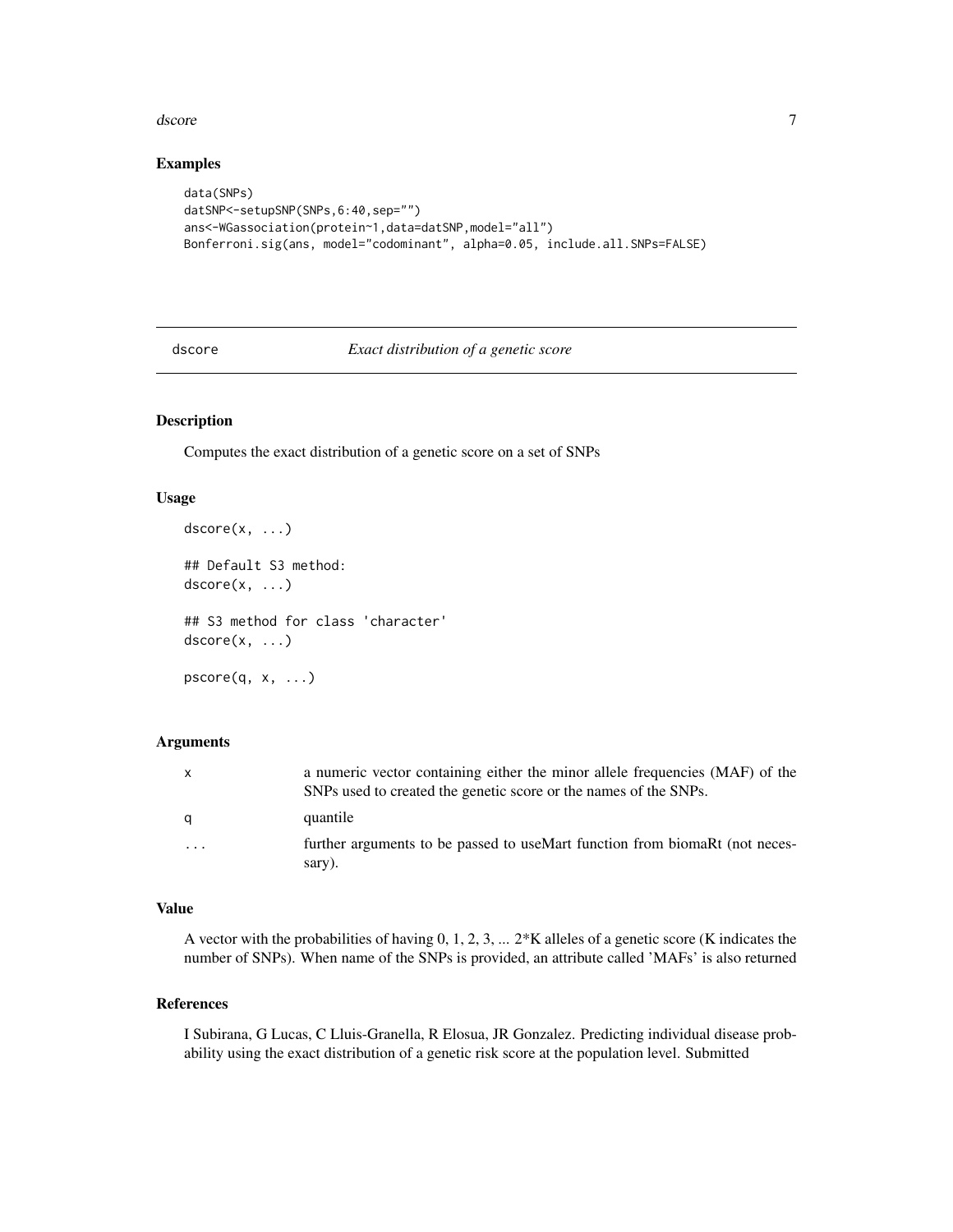#### Examples

```
gs <- dscore(c(0.23, 0.16, 0.12, 0.02))
gs
plot(gs)
```
<span id="page-7-1"></span>GenomicControl *Population substructure*

#### Description

This function estimates an inflation (or deflation) factor, lambda, as indicated in the paper by Devlin et al. (2001) and corrects the p-values using this factor.

#### Usage

GenomicControl(x, snp.sel)

## Arguments

| X       | an object of class 'WGassociation'.        |  |  |
|---------|--------------------------------------------|--|--|
| snp.sel | SNPs used to compute lambda. Not required. |  |  |

## Details

This method is only valid for 2x2 tables. This means that the object of class 'WGassociation' might not have fitted the codominant model.

See reference for further details.

#### Value

The same object of class 'WGassociation' where the p-values have been corrected for genomic control.

## References

B Devlin, K Roeder, and S.A. Bacanu. Unbiased Methods for Population Based Association Studies. Genetic Epidemiology (2001) 21:273-84

#### See Also

[qqpval](#page-25-1), [WGassociation](#page-37-1)

<span id="page-7-0"></span>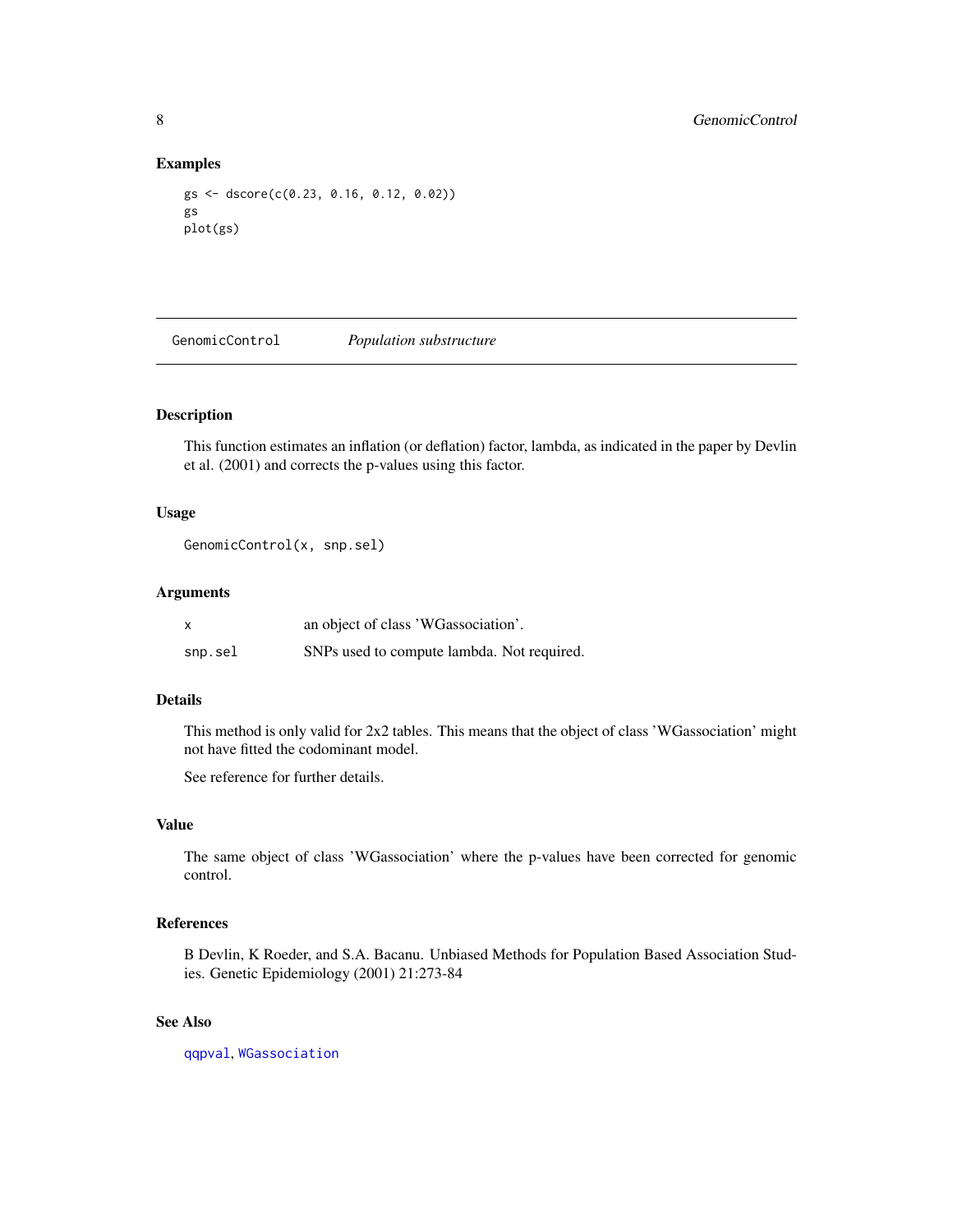## <span id="page-8-0"></span>getGeneSymbol 9

## Examples

```
data(SNPs)
datSNP<-setupSNP(SNPs,6:40,sep="")
res<-WGassociation(casco,datSNP,model=c("do","re","log-add"))
# Genomic Control
```

```
resCorrected<-GenomicControl(res)
```
getGeneSymbol *Get gene symbol from a list of SNPs*

## Description

Get gene symbol from a list of SNPs

## Usage

```
getGeneSymbol(
  x,
  snpCol = 1,
  chrCol = 2,
  posCol = 3,
  db = TxDb.Hsapiens.UCSC.hg19.knownGene
\mathcal{L}
```
## Arguments

| column of x having the SNP name. Default is 1.<br>snpCol               |  |
|------------------------------------------------------------------------|--|
| column of x having the SNP chromosome. Default is 2.<br>chrCol         |  |
| column of x having the SNP position. Default is 3.<br>posCol           |  |
| reference genome. Default is 'TxDb.Hsapiens.UCSC.hg19.knownGene'<br>db |  |

#### Value

a data.frame having initial information and gene symbol

## Examples

```
snps = c('rs58108140','rs189107123','rs180734498','rs144762171')
chr = c('chr1','chr1','chr1','chr1')
pos = c(10583, 10611, 13302, 13327)
x <- data.frame(snps, chr, pos )
getGeneSymbol(x)
```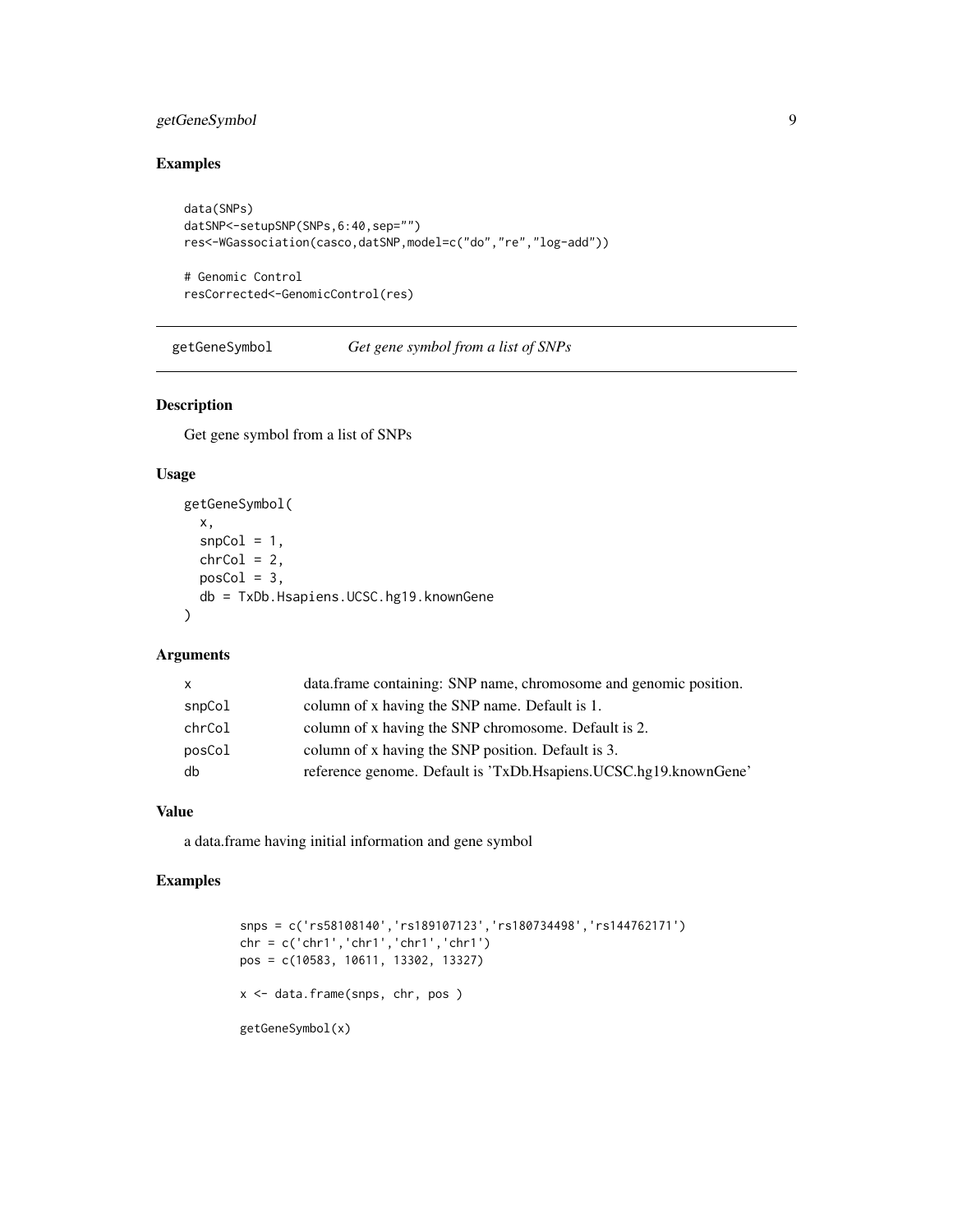<span id="page-9-0"></span>getNiceTable *Get Latex output*

## Description

Create Latex output from association analyses

## Usage

getNiceTable( x )

## Arguments

x WGassociation object.

#### Value

The R output of specific association analyses exported into LaTeX

<span id="page-9-1"></span>getSignificantSNPs *Extract significant SNPs from an object of class 'WGassociation'*

## Description

Extract significant SNPs from an object of class 'WGassociation' when genomic information is available

## Usage

```
getSignificantSNPs(x, chromosome, model, sig = 1e-15)
```
## Arguments

| $\mathsf{X}$ | an object of class 'WGassociation'                   |  |
|--------------|------------------------------------------------------|--|
| chromosome   | chromosome from which SNPs are extracted             |  |
| model        | genetic model from which SNPs are extracted          |  |
| sig          | statistical significance level. The default is 1e-15 |  |

## Value

A list with the following components:

| names  | the name of SNPs                                                 |
|--------|------------------------------------------------------------------|
| column | the columns corresponding to the SNPs in the original data frame |

...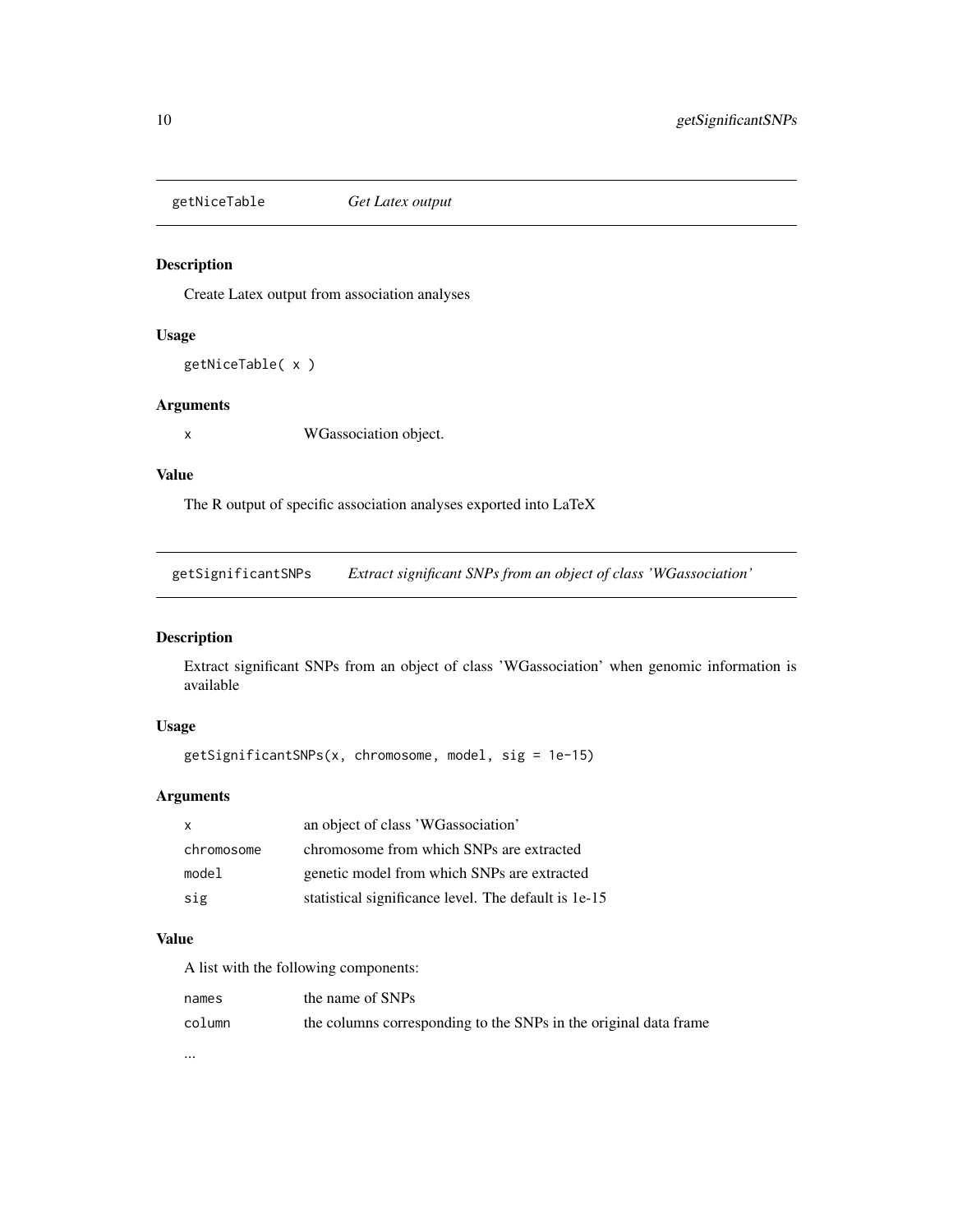## <span id="page-10-0"></span>haplo.interaction 11

## See Also

[WGassociation](#page-37-1)

#### Examples

```
data(resHapMap)
# resHapMap contains the results for a log-additive genetic model
# to get the significant SNPs for chromosome 12
getSignificantSNPs(resHapMap,chromosome=12)
# to get the significant SNPs for chromosome 5
getSignificantSNPs(resHapMap,5)
# to get the significant SNPs for chromosome X at level 1e-8
getSignificantSNPs(resHapMap,5,sig=1e-8)
```
<span id="page-10-1"></span>haplo.interaction *Haplotype interaction with a covariate*

#### Description

This function computes the ORs (or mean differences if a quantitative trait is analyzed) and their 95% confidence intervals corresponding to an interaction between the haplotypes and a categorical covariate

#### Usage

```
haplo.interaction(formula, data, SNPs.sel, quantitative =
  is.quantitative(formula, data), haplo.freq.min = 0.05, ...)
```
#### Arguments

| formula      | a symbolic description of the model to be fitted (a formula object). It might have<br>either a continuous variable (quantitative traits) or a factor variable (case-control<br>studies) as the response on the left of the $\sim$ operator and a term corresponding to<br>the interaction variable on the right indicated using 'interaction' function (e.g.<br>$\div$ int(var), where var is a factor variable) and it is required. Terms with additional<br>covariates on the the right of the $\sim$ operator may be added to fit an adjusted model |
|--------------|--------------------------------------------------------------------------------------------------------------------------------------------------------------------------------------------------------------------------------------------------------------------------------------------------------------------------------------------------------------------------------------------------------------------------------------------------------------------------------------------------------------------------------------------------------|
|              | $(e.g., \neg var1 + var2 +  + varN + int(var)).$                                                                                                                                                                                                                                                                                                                                                                                                                                                                                                       |
| data         | an object of class 'setupSNP' containing the variables in the model and the SNPs<br>that will be used to estimate the haplotypes.                                                                                                                                                                                                                                                                                                                                                                                                                      |
| SNPs.sel     | a vector indicating the names of SNPs that are used to estimate the haplotypes                                                                                                                                                                                                                                                                                                                                                                                                                                                                         |
| quantitative | logical value indicating whether the phenotype (which is on the left of the op-<br>erator $\sim$ in 'formula' argument) is quantitative. The function 'is quantitative'<br>returns FALSE when the phenotype is a variable with two categories (i.e. in-<br>dicating case-control status). Thus, it is not a required argument but it may be<br>modified by the user.                                                                                                                                                                                   |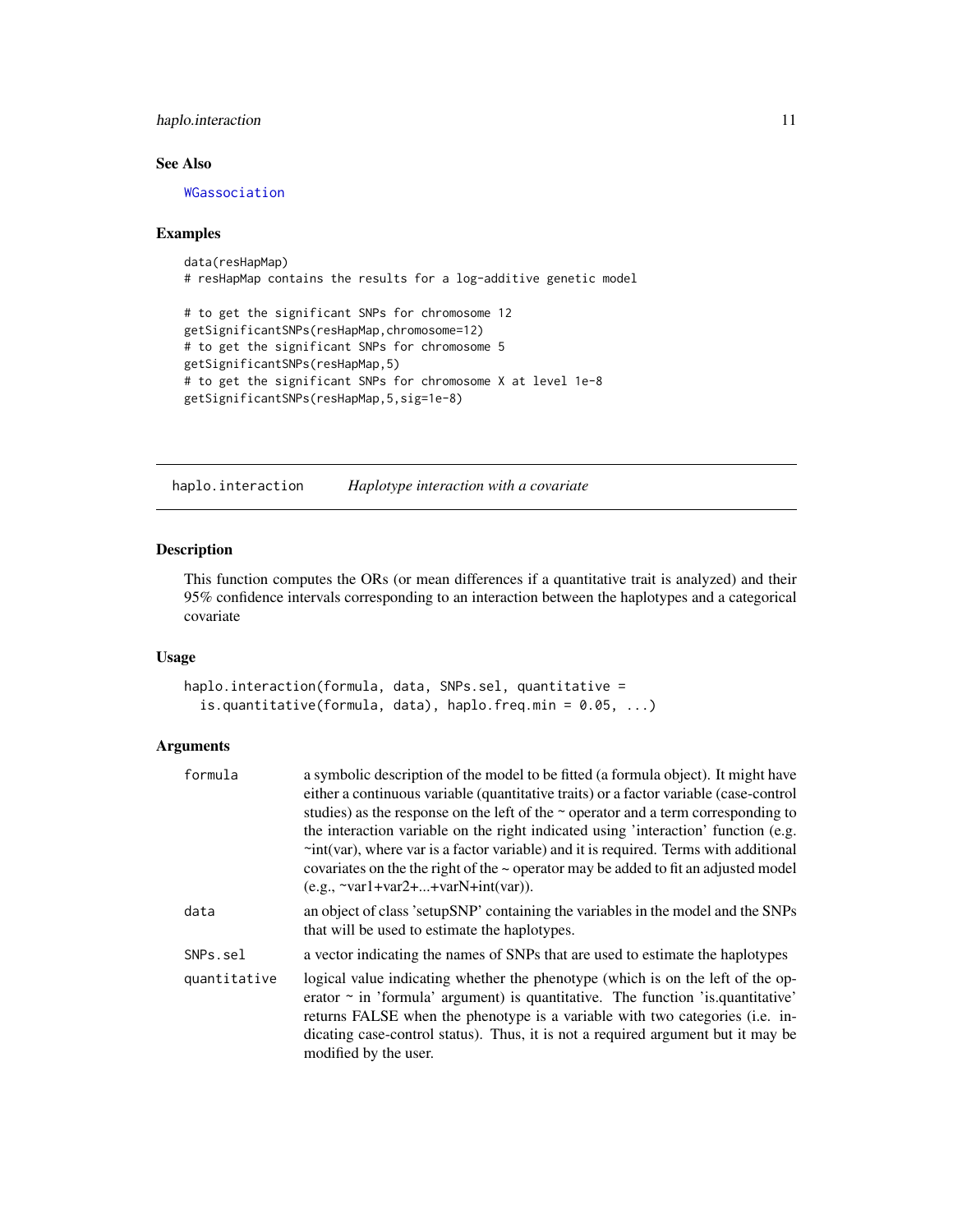<span id="page-11-0"></span>

| haplo, freq, min control parameter for haplo, glm included in 'haplo, glm, control'. This parameter |
|-----------------------------------------------------------------------------------------------------|
| corresponds to the minimum haplotype frequency for a haplotype to be included                       |
| in the regression model as its own effect. The haplotype frequency is based                         |
| on the EM algorithm that estimates haplotype frequencies independently of any                       |
| trait.                                                                                              |
|                                                                                                     |

```
... additional parameters for 'haplo.glm.control'.
```
## Details

The function estimates the haplotypes for the SNPs indicated in the 'SNPs.sel' argument. Then, usign 'haplo.glm' function (from 'haplo.stats' library) estimates the interaction between these haplotypes and the covariate indicated in the formula by means of 'interaction' function.

#### Value

Three different tables are given. The first one corresponds to the full interaction matrix where the ORs (or mean differences if a quantitative trait is analyzed) are expressed with respect to the most frequent haplotype and the first category of the covariate. The other two tables show the ORs (or mean differences if a quantitative trait is analyzed) and their 95% confidence intervals for both marginal models. P values for interaction are also showed in the output.

#### Examples

```
# not Run
library(SNPassoc)
library(haplo.stats)
data(SNPs)
datSNP<-setupSNP(SNPs,6:40,sep="")
res <- haplo.interaction(log(protein)~int(sex), data=datSNP,
                    SNPs.sel=c("snp100019","snp10001","snp100029"))
res
```
HapMap *SNPs from HapMap project*

## Description

Information about 9307 SNPs from the HapMap project belonging to 22 chromosomes. Information about two different population is available: European population (CEU) and Yoruba (YRI). The genomic information (names of SNPs, chromosomes and genetic position) is also available in a data frame called 'HapMap.SNPs.pos'.

#### Usage

data(HapMap)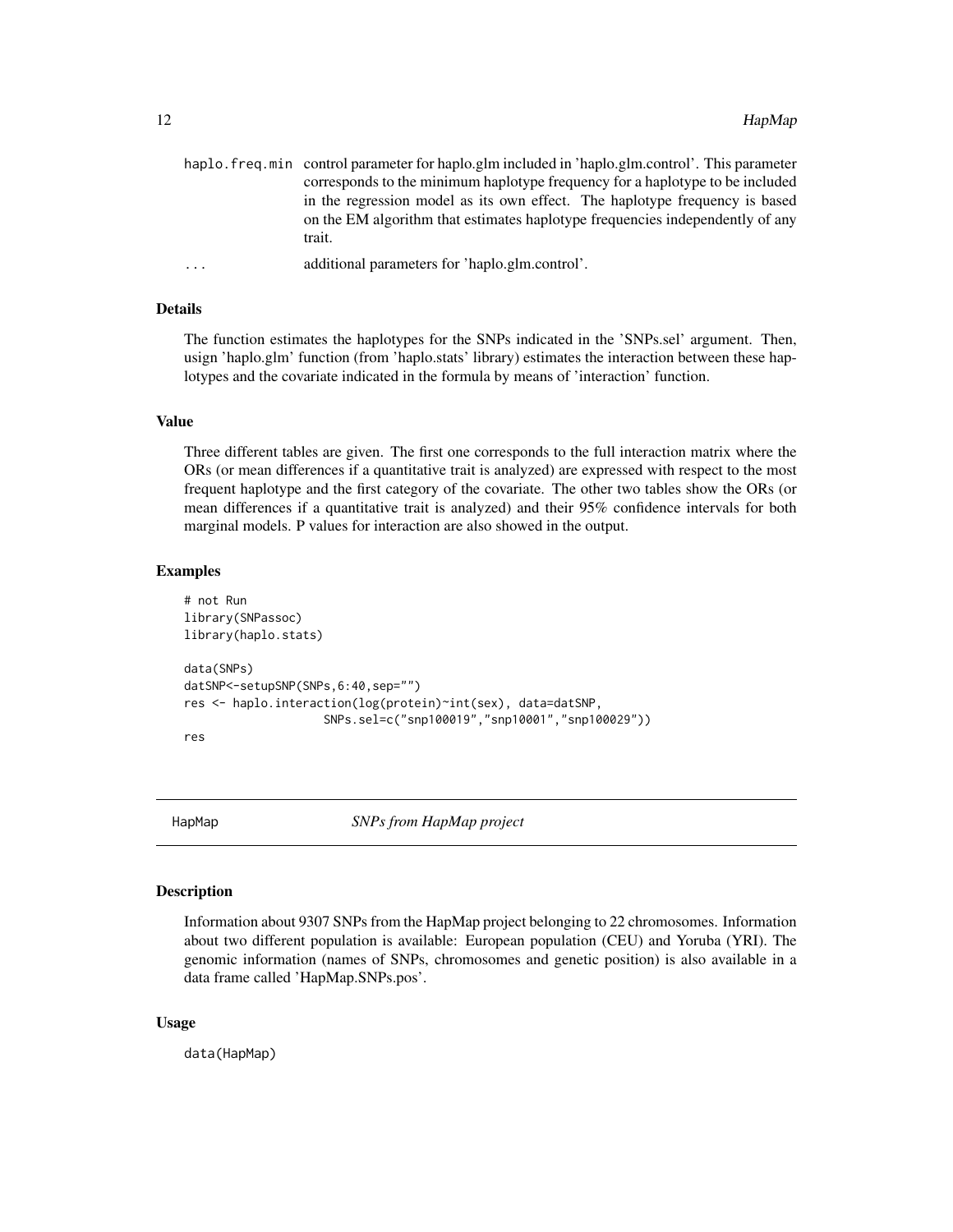## <span id="page-12-0"></span>HapMap.SNPs.pos 13

## Format

A data frame with 120 observations on the 9808 variables (SNPs) and one variable called 'group' indicating the population.

#### Source

HapMap project (http://www.hapmap.org)

#### Examples

data(HapMap)

HapMap.SNPs.pos *SNPs from HapMap project*

## Description

Information about 9307 SNPs from the HapMap project belonging to 22 chromosomes. Information about two different population is available: European population (CEU) and Yoruba (YRI). The genomic information (names of SNPs, chromosomes and genetic position) is also available in a data frame called 'HapMap.SNPs.pos'.

## Usage

data(HapMap.SNPs.pos)

#### Format

A data frame with 120 observations on the 9808 variables (SNPs) and one variable called 'group' indicating the population.

## Source

HapMap project (http://www.hapmap.org)

## Examples

data(HapMap.SNPs.pos)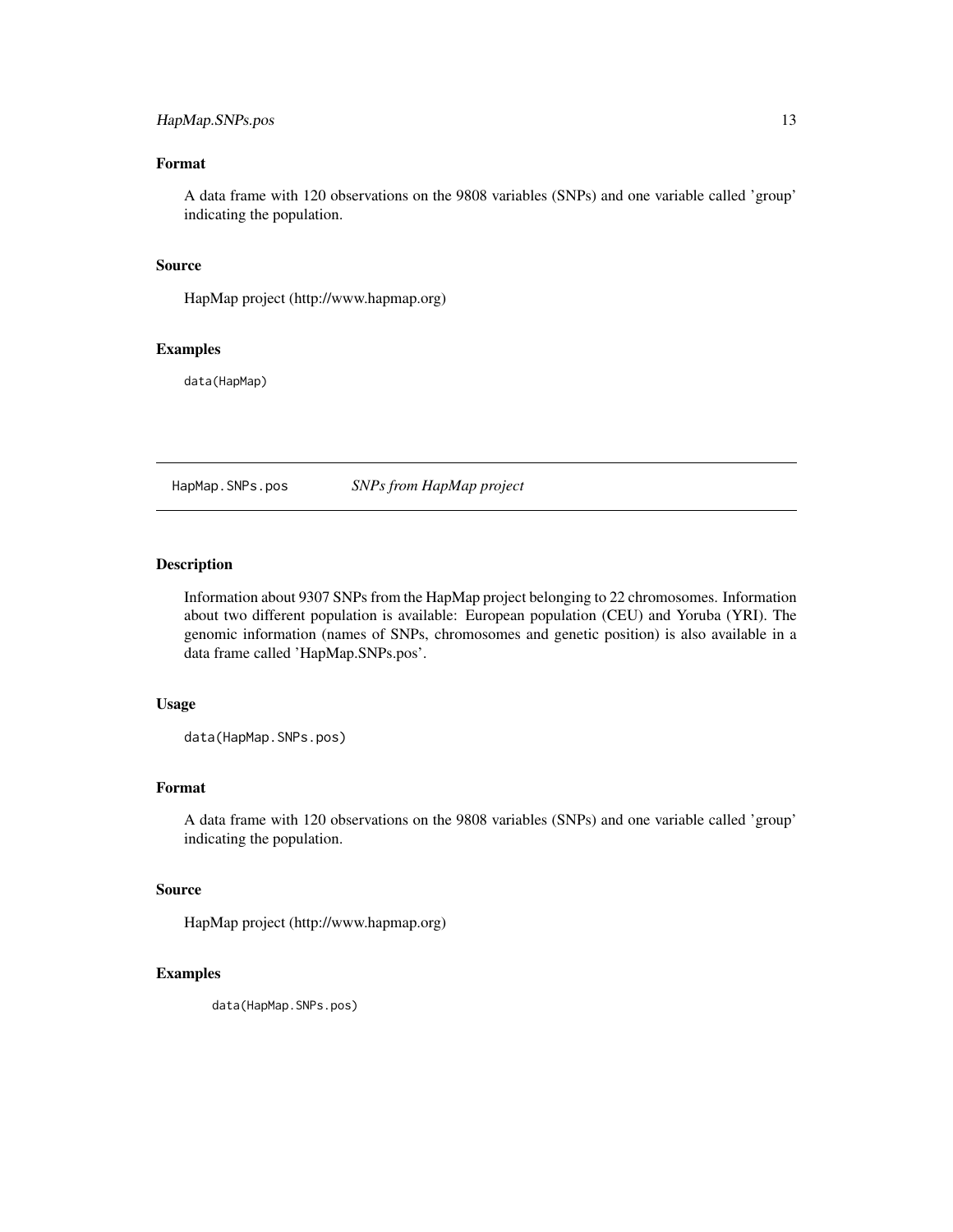<span id="page-13-0"></span>inheritance *Collapsing (or recoding) genotypes into different categories (generally two) depending on a given genetic mode of inheritance*

## Description

codominant function recodifies a variable having genotypes depending on the allelic frequency in descending order.

dominant, recessive, and overdominant functions collapse the three categories of a given SNP into two categories as follows: Let 'AA', 'Aa', and 'aa' be the three genotypes. After determining the most frequent allele (let's suppose that 'A' is the major allele) the functions return a vector with to categories as follows. dominant: 'AA' and 'Aa-aa'; recessive: 'AA-Aa' and 'aa'; overdominant: 'AA-aa' vs 'Aa'.

additive function creates a numerical variable, 1, 2, 3 corresponding to the three genotypes sorted out by descending allelic frequency (this model is referred as log-additive).

#### Usage

```
codominant(o)
dominant(o)
recessive(o)
overdominant(o)
additive(o)
```
## Arguments

o categorical covariate having genotypes

## Value

A snp object collapsing genotypes into different categories depending on a given genetic mode of inheritance

## Examples

```
data(SNPs)
dominant(snp(SNPs$snp10001,sep=""))
overdominant(snp(SNPs$snp10001,sep=""))
```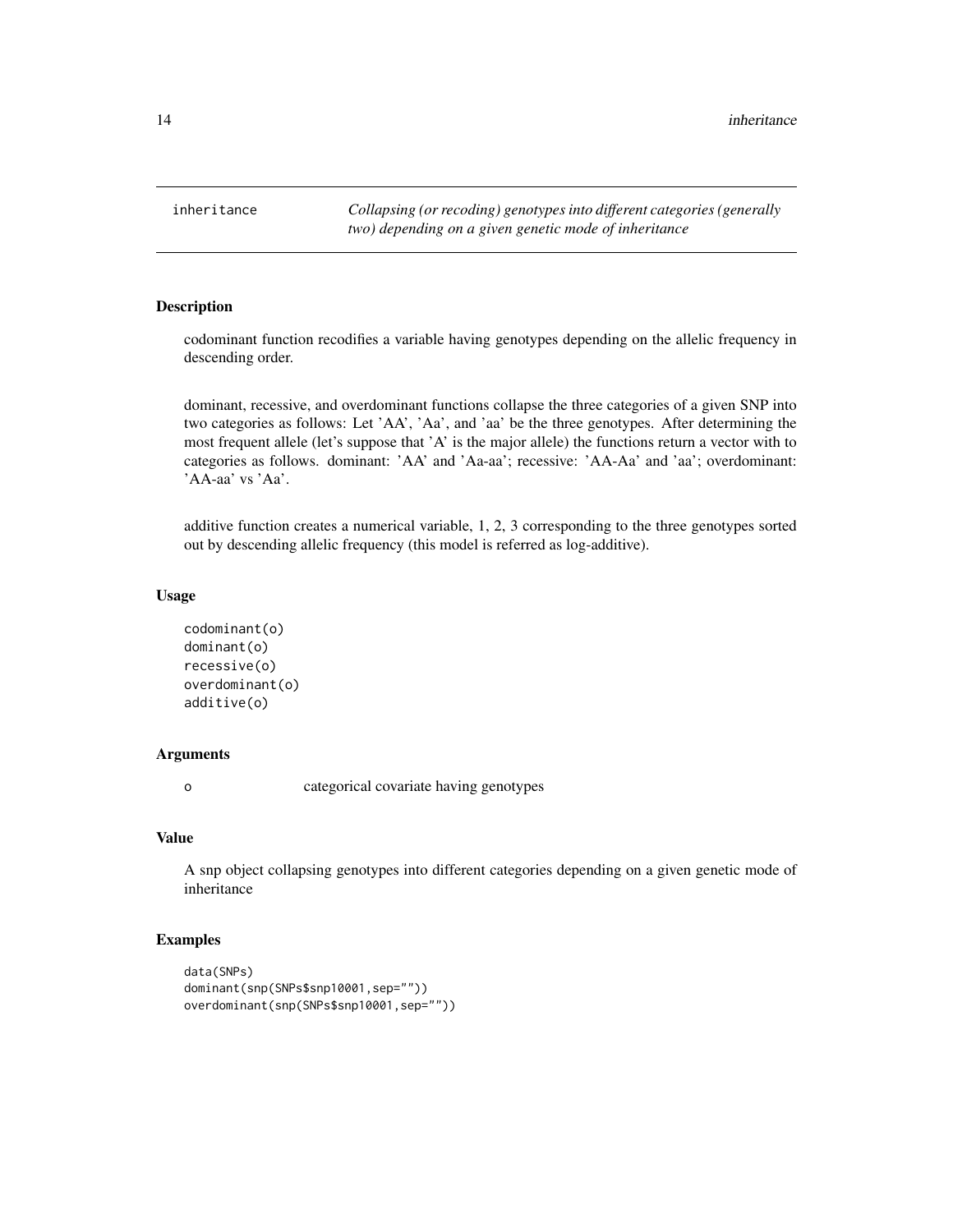This is a special function used for 'haplo.interaction' function. It identifies the variable that will interact with the haplotype estimates. Using int() in a formula implies that the interaction term between this variable and haplotypes is included in 'haplo.glm' function.

#### Usage

int(x)

## Arguments

x A factor variable.

#### Value

x

#### See Also

[haplo.interaction](#page-10-1)

## Examples

```
library(SNPassoc)
library(haplo.stats)
```

```
data(SNPs)
datSNP<-setupSNP(SNPs, 6:40, sep = "")
mod <- haplo.interaction(casco~int(sex)+blood.pre, data = datSNP,
                         SNPs.sel = c("snp10001","snp10004","snp10005"))
```
interactionPval *Two-dimensional SNP analysis for association studies*

## Description

Perform a two-dimensional SNP analysis (interaction) for association studies with possible allowance for covariate

<span id="page-14-0"></span>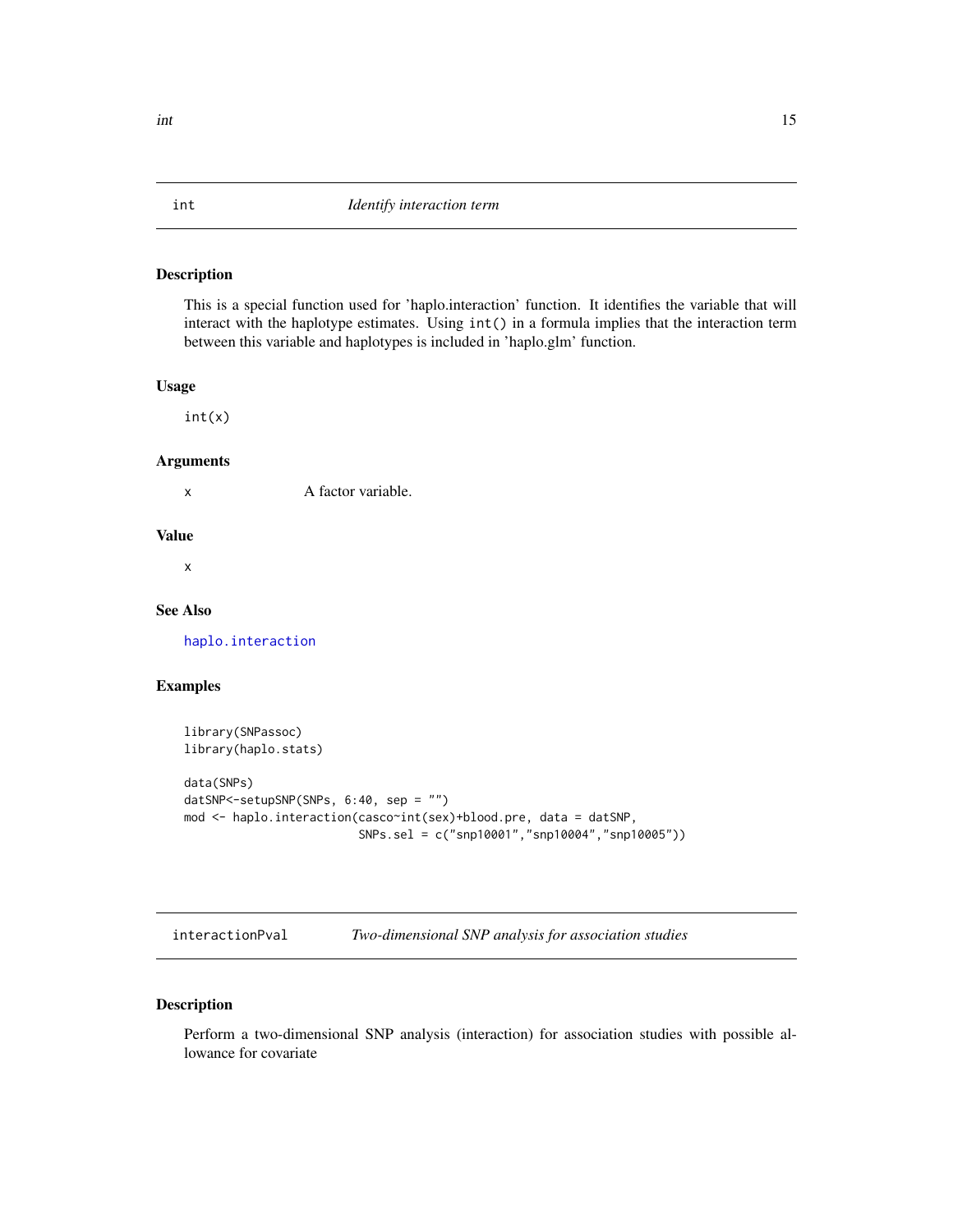#### Usage

```
interactionPval(formula, data, quantitative =
         is.quantitative(formula, data), model = "codominant")
```
#### **Arguments**

| formula      | a formula object. It might have either a continuous variable (quantitative traits)<br>or a factor variable (case-control study) as the response on the left of the $\sim$ op-<br>erator and the terms corresponding to the covariates to be adjusted. A crude<br>analysis is performed indicating $\sim$ 1                                                               |
|--------------|--------------------------------------------------------------------------------------------------------------------------------------------------------------------------------------------------------------------------------------------------------------------------------------------------------------------------------------------------------------------------|
| data         | a required object of class 'setupSNP'.                                                                                                                                                                                                                                                                                                                                   |
| quantitative | logical value indicating whether the phenotype (those which is in the left of the<br>operator $\sim$ in 'formula' argument) is quantitative. The function 'is quantitative'<br>returns FALSE when the phenotype is a variable with two categories (i.e. in-<br>dicating case-control status). Thus, it is not a required argument but it may be<br>modified by the user. |
| model        | a character string specifying the type of genetic model (mode of inheritance).<br>This indicates how the genotypes should be collapsed. Possible value are "codom-<br>inant", "dominant", "recessive", "overdominant" or "log-additive". The default<br>is "codominant". Only the first words are required, e.g "co", "do", "re", "ov",<br>$"$ log $"$                   |

#### Details

The 'interactionPval' function calculates, for each pair of SNPs (i,j), the likelihood underling the null model L0, the likelihood under each of the single-SNP,  $L(i)$  and  $L(i)$ , the likelihood under an additive SNP model  $La(i,j)$ , and the likelihood under a full SNP model (including SNP-SNP interaction), Lf(i,j).

The upper triangle in matrix from this function contains the p values for the interaction (epistasis) log-likelihood ratio test, LRT, LRTij = -2 (log Lf(i,j) - log La(i,j))

The diagonal contains the p values from LRT for the crude effect of each SNP, LRTii =  $-2$  (log L(i) - log L0)

The lower triangle contains the p values from LRT comparing the two-SNP additive likelihood to the best of the single-SNP models, LRT $ji = -2$  (log La(i,j) - log max( $L(i), L(j)$ ))

In all cases the models including the SNPs are adjusted by the covariates indicated in the 'formula' argument. This method is used either for quantitative traits and dicotomous variables (case-control studies).

## Value

The 'interactionPval' function returns a matrix of class 'SNPinteraction' containing the p values corresponding to the different likelihood ratio tests above describe.

Methods defined for 'SNPinteraction' objects are provided for print and plot. The plot method uses 'image' to plot a grid of p values. The upper triangle contains the interaction (epistasis) p values from LRT. The content in the lower triangle is the p values from the LRT comparing the additive model with the best single model. The diagonal contains the main effects pvalues from LRT. The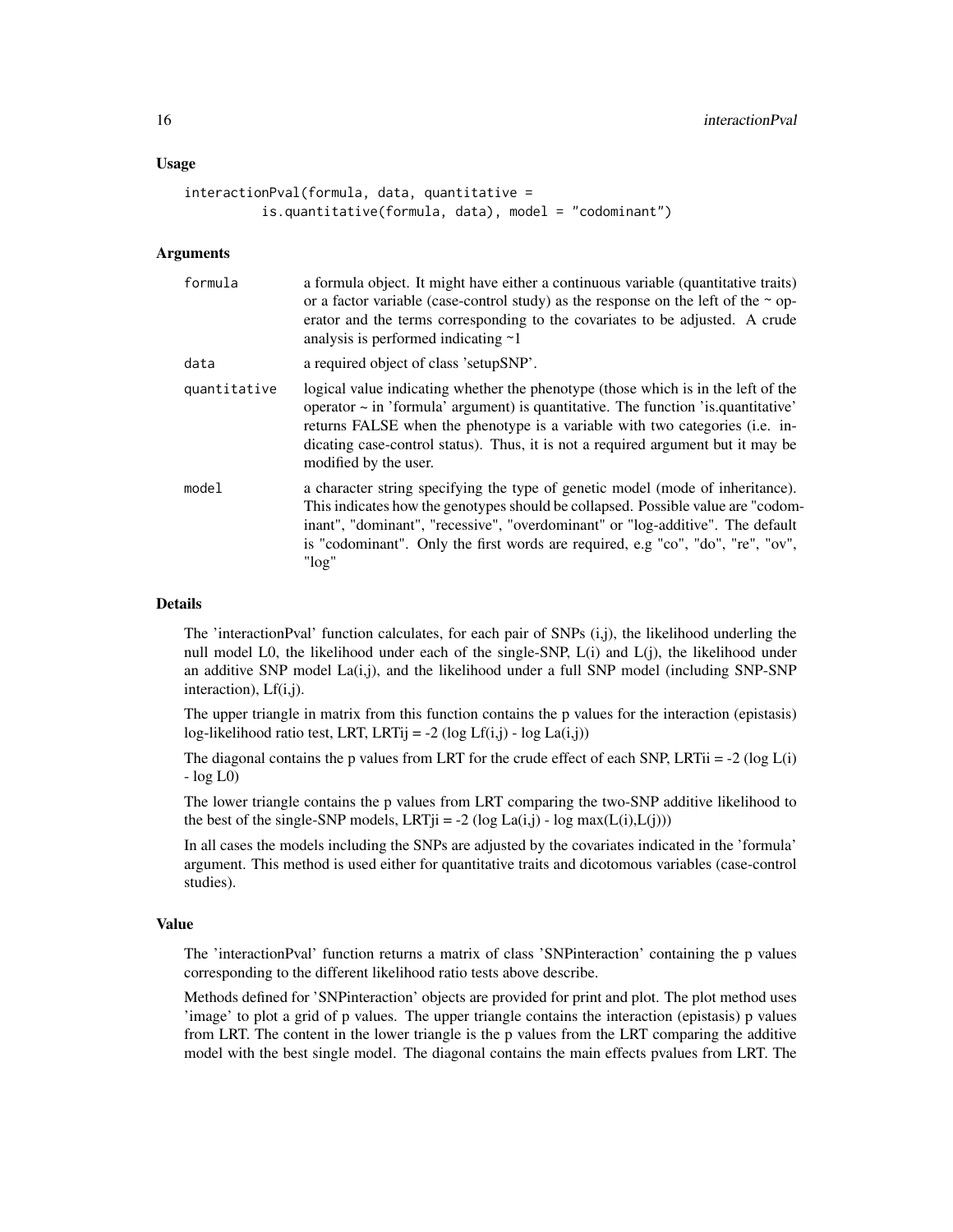#### <span id="page-16-0"></span>intervals and the contract of the contract of the contract of the contract of the contract of the contract of the contract of the contract of the contract of the contract of the contract of the contract of the contract of

'plot.SNPinteraction' function also allows the user to plot the SNPs sorted by genomic position and with the information about chromosomes as in the 'plotMissing' function.

#### Note

two-dimensional SNP analysis on a dense grid can take a great deal of computer time and memory.

#### References

JR Gonzalez, L Armengol, X Sole, E Guino, JM Mercader, X Estivill, V Moreno. SNPassoc: an R package to perform whole genome association studies. Bioinformatics, 2007;23(5):654-5.

#### See Also

[setupSNP](#page-28-1)

#### Examples

```
data(SNPs)
datSNP<-setupSNP(SNPs,6:40,sep="")
ansCod<-interactionPval(log(protein)~sex,datSNP)
```

```
print(ansCod)
plot(ansCod)
```

| intervals | Print ORs and 95% confidence intervals for an object of class |  |  |
|-----------|---------------------------------------------------------------|--|--|
|           | 'haplo.glm'                                                   |  |  |

## Description

Print ORs and confidence intervals for an object of class 'haplo.glm'

#### Usage

```
intervals(o, level=.95, ...)
```
#### Arguments

| $\circ$ | object of class 'haplo.glm'               |
|---------|-------------------------------------------|
| level   | significance level. Default is 95 percent |
| .       | other arguments                           |

## Value

intervals object with ORs and 95% confidence intervals for an object of class 'haplo.glm'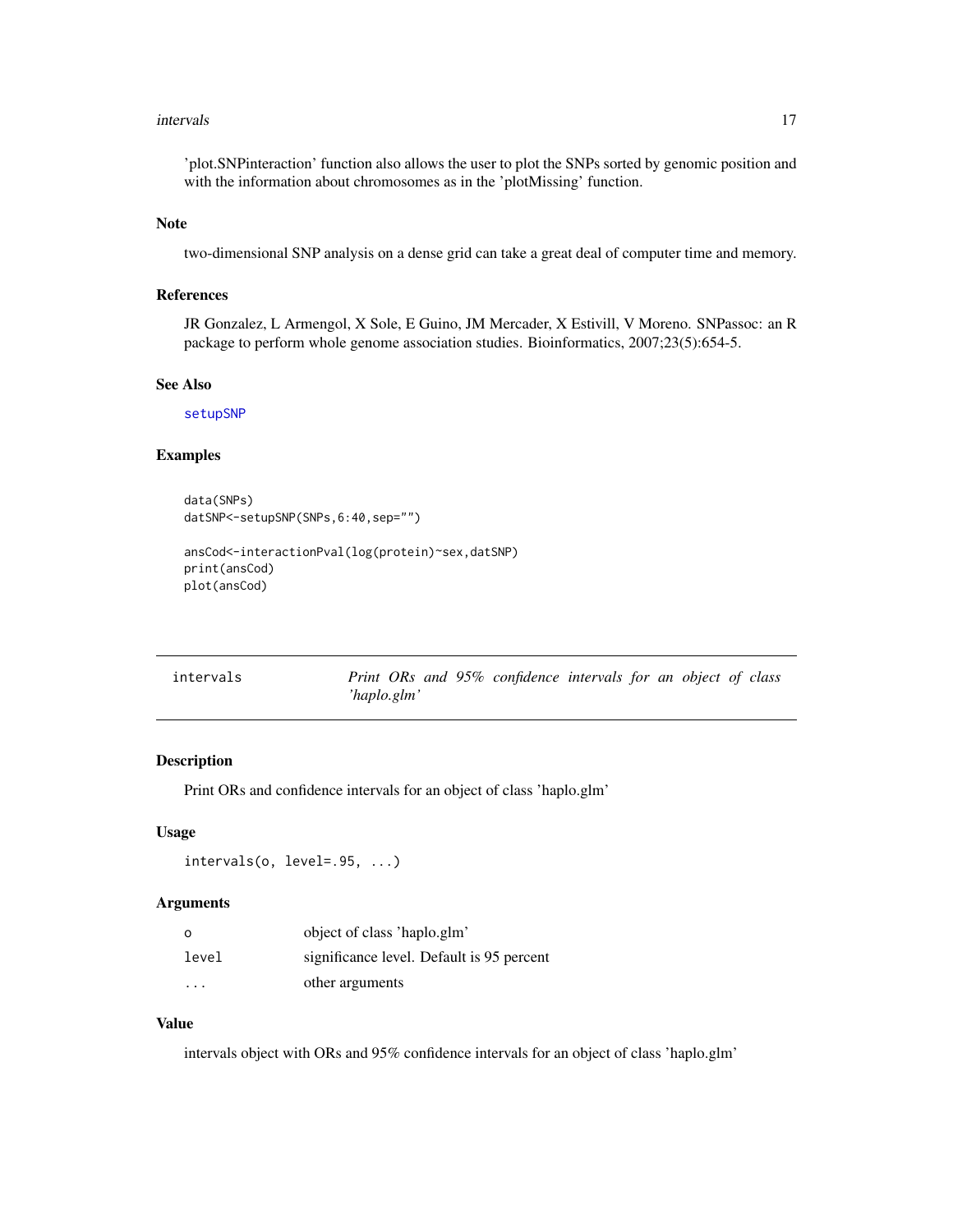#### Examples

```
# Not Run
library(SNPassoc)
library(haplo.stats)
data(asthma, package = "SNPassoc")
asthma.s <- setupSNP(data=asthma, colSNPs=7:ncol(asthma), sep="")
trait <- asthma.s$casecontrol
snpsH <- c("rs714588", "rs1023555", "rs898070")
genoH <- make.geno(asthma.s, snpsH)
mod <- haplo.stats:: haplo.glm( trait ~ genoH,
                                family="binomial",
                                locus.label=snpsH,
                                allele.lev=attributes(genoH)$unique.alleles,
                                control = haplo.glm.control(haplo.freq.min=0.05))
intervals(mod)
summary(mod)
```
#### LD *max-statistic for a 2x3 table*

#### Description

Compute pairwise linkage disequilibrium between genetic markers

#### Usage

```
LD(g1, \ldots)## S3 method for class 'snp'
LD(g1, g2, \ldots)## S3 method for class 'setupSNP'
LD(g1, SNPs, ...)LDplot(x, digits = 3, marker, distance, which = c("D", "D","r", "X^2", "P-value", "n", " "), ...)
LDtable(x, colorcut = c(0, 0.01, 0.025, 0.05, 0.1, 1),
       colors = heat.colors(length(colorcut)),
       textcol = "black", digits = 3, show.al1 = FALSE,which = c("D", "D'", "r", "X^2", "P-value", "n"),
       colorize = "P-value", cex, ...)
```
<span id="page-17-0"></span>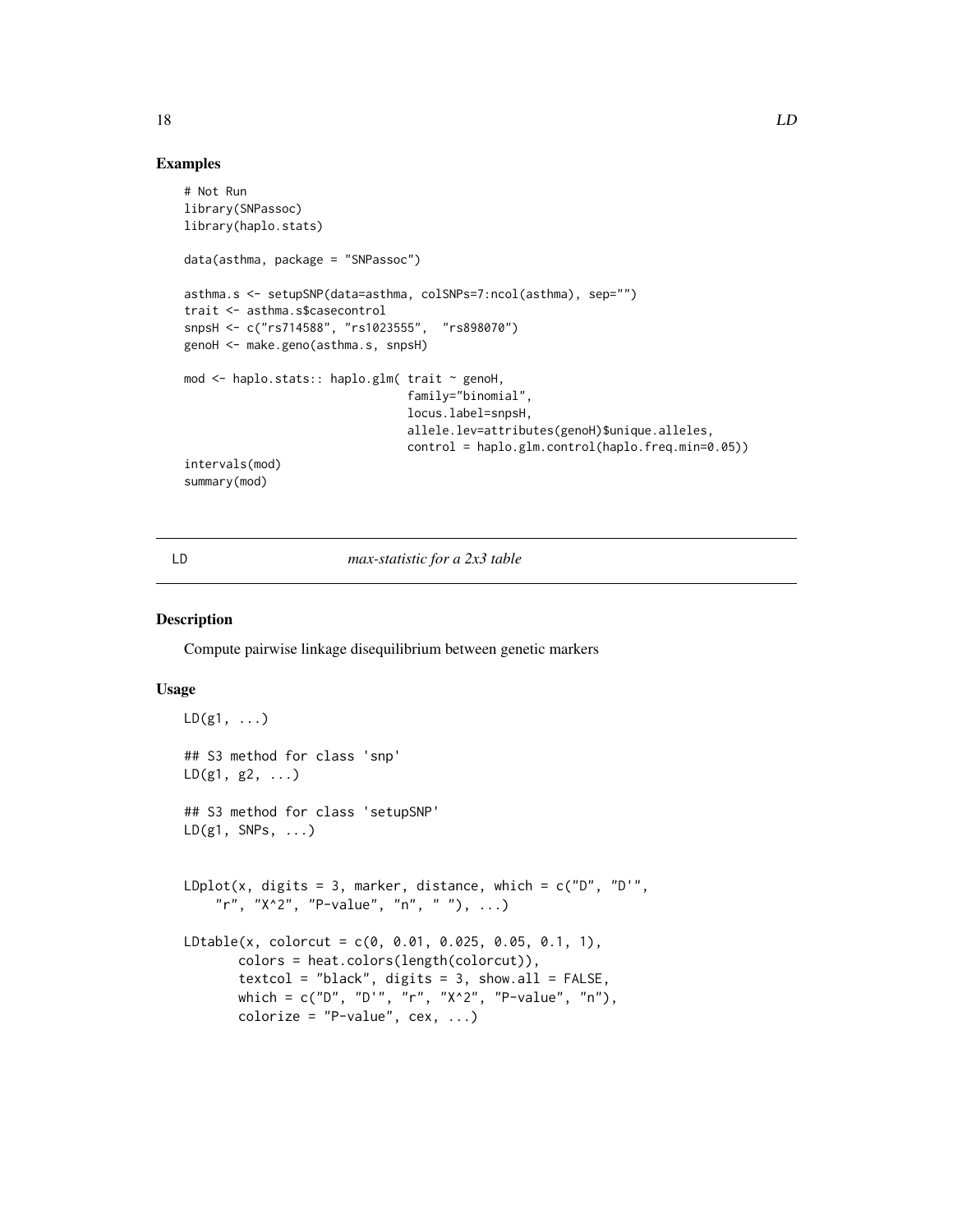#### <span id="page-18-0"></span> $LD$  19

## Arguments

| g1             | genotype object or dataframe containing genotype objects                                              |
|----------------|-------------------------------------------------------------------------------------------------------|
| g <sub>2</sub> | genotype object (ignored if g1 is a dataframe)                                                        |
| <b>SNPs</b>    | columns containing SNPs                                                                               |
| X              | LD or LD.data.frame object                                                                            |
| digits         | Number of significant digits to display                                                               |
| which          | Name(s) of LD information items to be displayed                                                       |
| colorcut       | P-value cutoffs points for colorizing LDtable                                                         |
| colors         | Colors for each P-value cutoff given in 'colorcut' for LDtable                                        |
| textcol        | Color for text labels for LDtable                                                                     |
| marker         | Marker used as 'comparator' on LDplot. If omitted separate lines for each<br>marker will be displayed |
| distance       | Marker location, used for locating of markers on LDplot.                                              |
| show.all       | If TRUE, show all rows/columns of matrix. Otherwise omit completely blank<br>rows/columns.            |
| colorize       | LD parameter used for determining table cell colors                                                   |
| cex            | Scaling factor for table text. If absent, text will be scaled to fit within the table<br>cells.       |
|                | Optional arguments ('plot.LD.data.frame' passes these to 'LDtable' and 'LD-<br>plot').                |

## Value

None

## Author(s)

functions adapted from LD, LDtable and LDplot in package genetics by Gregory Warnes et al. (warnes@bst.rochester.edu)

## References

genetics R package by Gregory Warnes et al. (warnes@bst.rochester.edu)

## See Also

[setupSNP](#page-28-1) [snp](#page-29-1)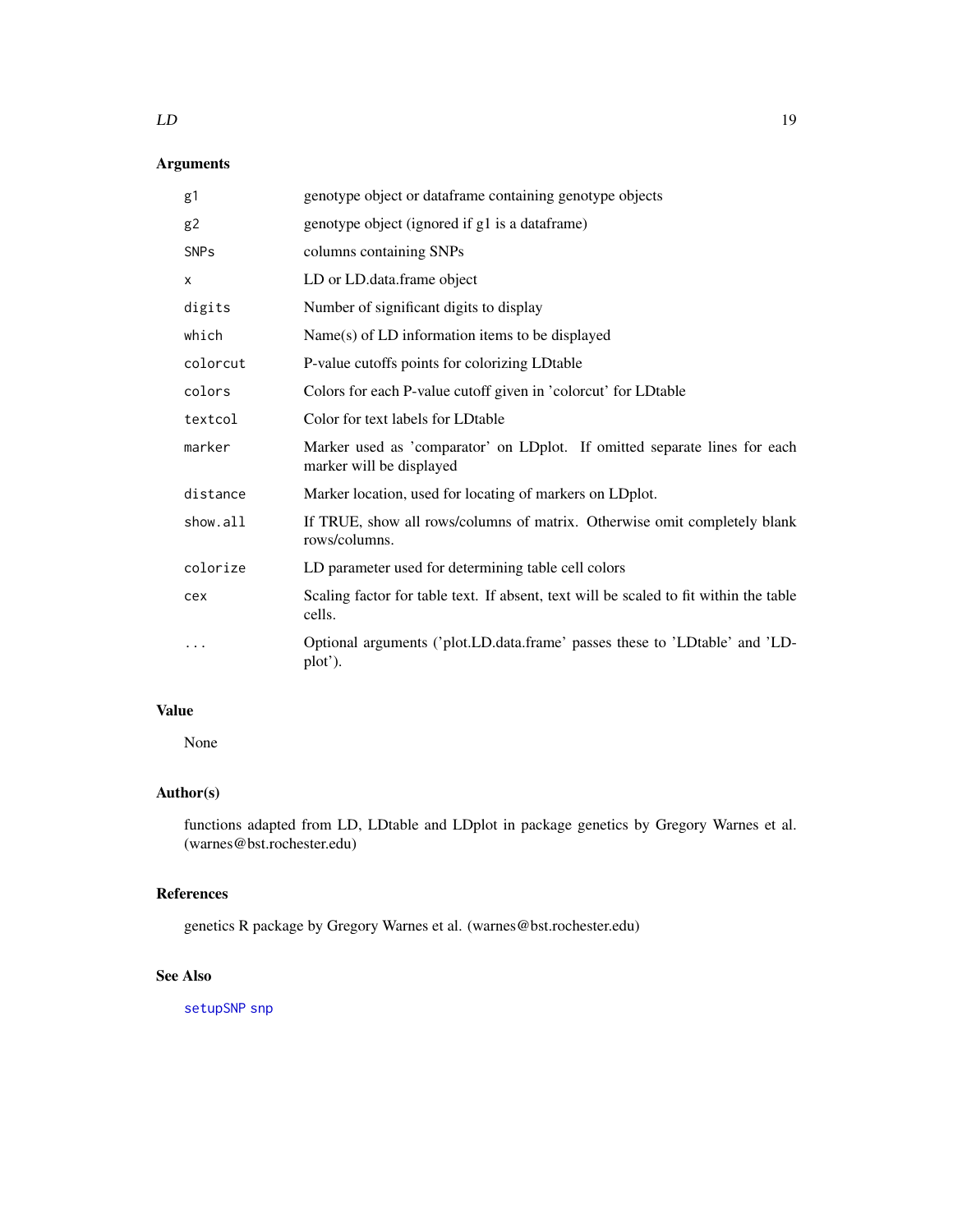<span id="page-19-0"></span>make.geno *Create a group of locus objects from some SNPs, assign to 'model.matrix' class.*

## Description

This function prepares the CRITICAL element corresponding to matrix of genotypes necessary to be included in 'haplo.glm' function.

## Usage

make.geno(data, SNPs.sel)

## Arguments

| data     | an object of class 'setupSNP' containing the the SNPs that will be used to esti-<br>mate the haplotypes. |
|----------|----------------------------------------------------------------------------------------------------------|
| SNPs.sel | a vector indicating the names of SNPs that are used to estimate the haplotypes                           |

## Value

the same as 'setupGeno' function, from 'haplo.stats' library, returns

#### See Also

[snp](#page-29-1)

## Examples

```
## Not run:
data(SNPs)
# first, we create an object of class 'setupSNP'
datSNP<-setupSNP(SNPs,6:40,sep="")
geno<-make.geno(datSNP,c("snp10001","snp10002","snp10003"))
## End(Not run)
```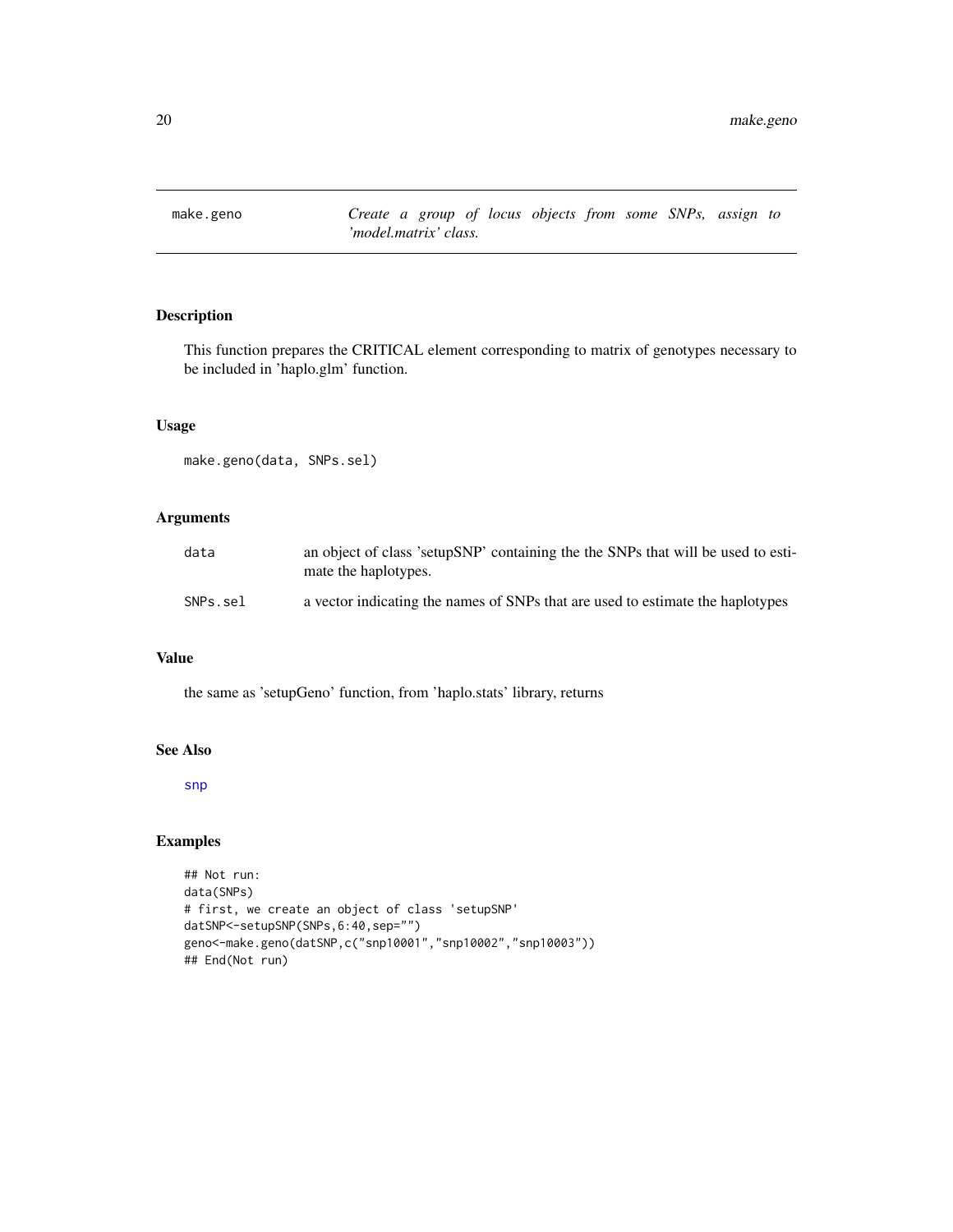<span id="page-20-0"></span>

Computes the asymptotic p-value for max-statistic for a 2x3 table

## Usage

```
maxstat(x, ...)## Default S3 method:
maxstat(x, y, ...)## S3 method for class 'table'
maxstat(x, \ldots)## S3 method for class 'setupSNP'
maxstat(x, y, colSNPs=attr(x,"colSNPs"), ...)
## S3 method for class 'matrix'
maxstat(x, \ldots)
```
#### Arguments

| $\mathsf{x}$ | a numeric matrix with 2 rows (cases/controls) and 3 colums (genotypes) or a<br>vector with case/control status or an object of class 'setupSNP'.                                                                                                                                                       |
|--------------|--------------------------------------------------------------------------------------------------------------------------------------------------------------------------------------------------------------------------------------------------------------------------------------------------------|
| y            | an optional numeric vector containing the information for a given SNP. In this<br>case 'x' argument must contain a vector indicarting case/control status. If 'x'<br>argument is an object of class 'setupSNP' this argument migth be the name of<br>the variable containing case/control information. |
| colSNPs      | a vector indicating which columns contain those SNPs to compute max-statistic.<br>By default max-statistic is computed for those SNPs specified when the object<br>of class 'setupSNP' was created.                                                                                                    |
|              | further arguments to be passed to or from methods.                                                                                                                                                                                                                                                     |

## Value

A matrix with the chi-square statistic for dominant, recessive, log-additive and max-statistic and its asymptotic p-value.

#### References

Gonzalez JR, Carrasco JL, Dudbridge F, Armengol L, Estivill X, Moreno V. Maximizing association statistics over genetic models (2007). Submitted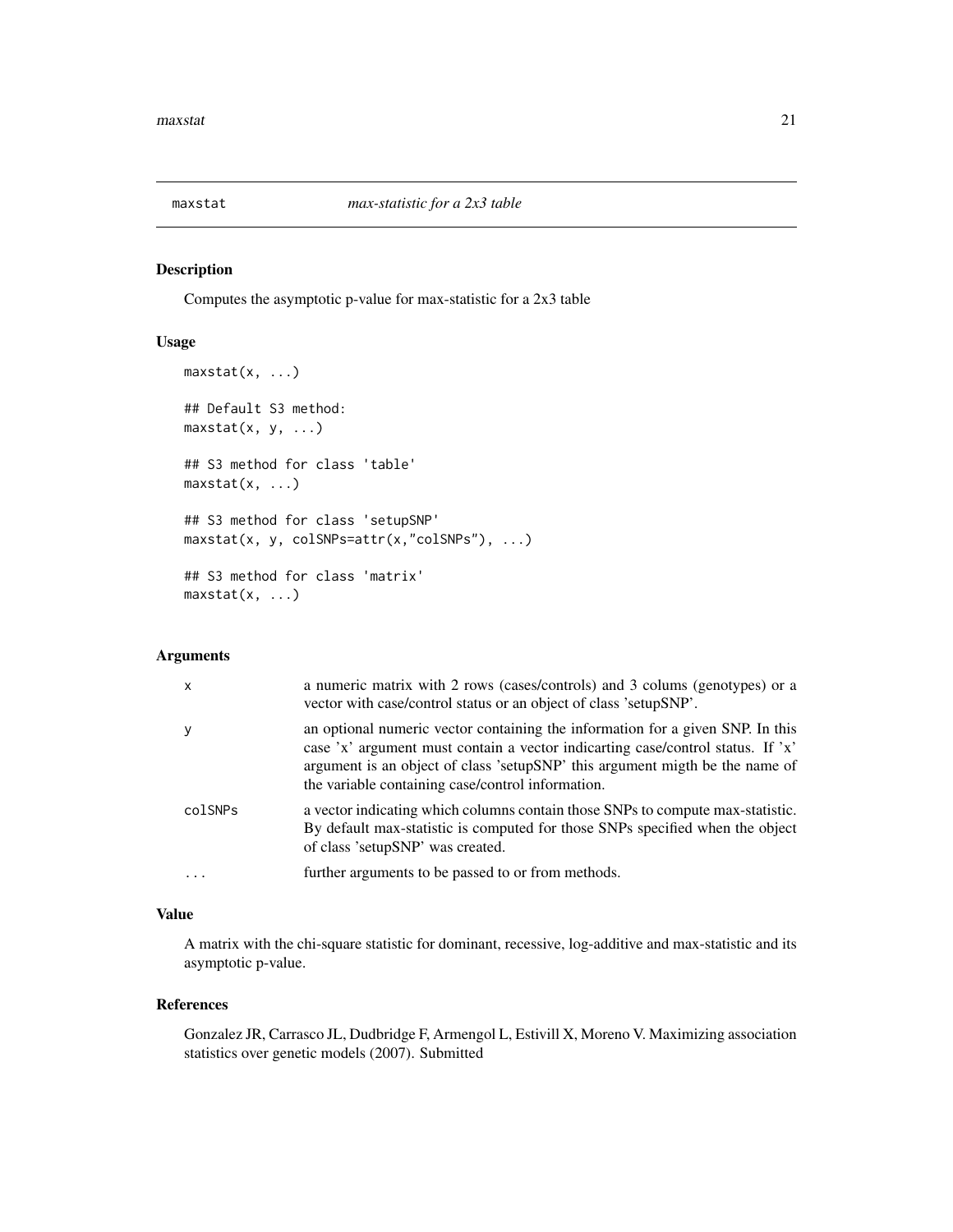<span id="page-21-0"></span>Sladek R, Rocheleau G, Rung J et al. A genome-wide association study identifies novel risk loci for type 2 diabetes (2007). Nature 445, 881-885

#### See Also

[setupSNP](#page-28-1)

## Examples

```
# example from Sladek et al. (2007) for the SNP rs1111875
tt<-matrix(c(77,298,310,122,316,231),nrow=2,ncol=3,byrow=TRUE)
maxstat(tt)
data(SNPs)
maxstat(SNPs$casco,SNPs$snp10001)
myDat<-setupSNP(SNPs,6:40,sep="")
maxstat(myDat,casco)
```
#### odds *Extract odds ratios, 95% CI and pvalues*

## Description

Extract odds ratios, 95

#### Usage

```
odds(x, model=c("log-additive", "dominant", "recessive", "overdominant", "codominant"),
     sorted=c("no","p-value","or"))
```
## Arguments

| X      | an object of class 'WGassociation' output of WGassociation                                       |
|--------|--------------------------------------------------------------------------------------------------|
| model  | model to be extracted. Only first one is used. The first letter is enough, low or<br>upper case. |
| sorted | Sort the output by P value or OR.                                                                |

## Value

A matrix with OR 95% CI (lower, upper) and P value for the selected model. For codominant model, the OR and 95%CI are given for heterozygous and homozigous.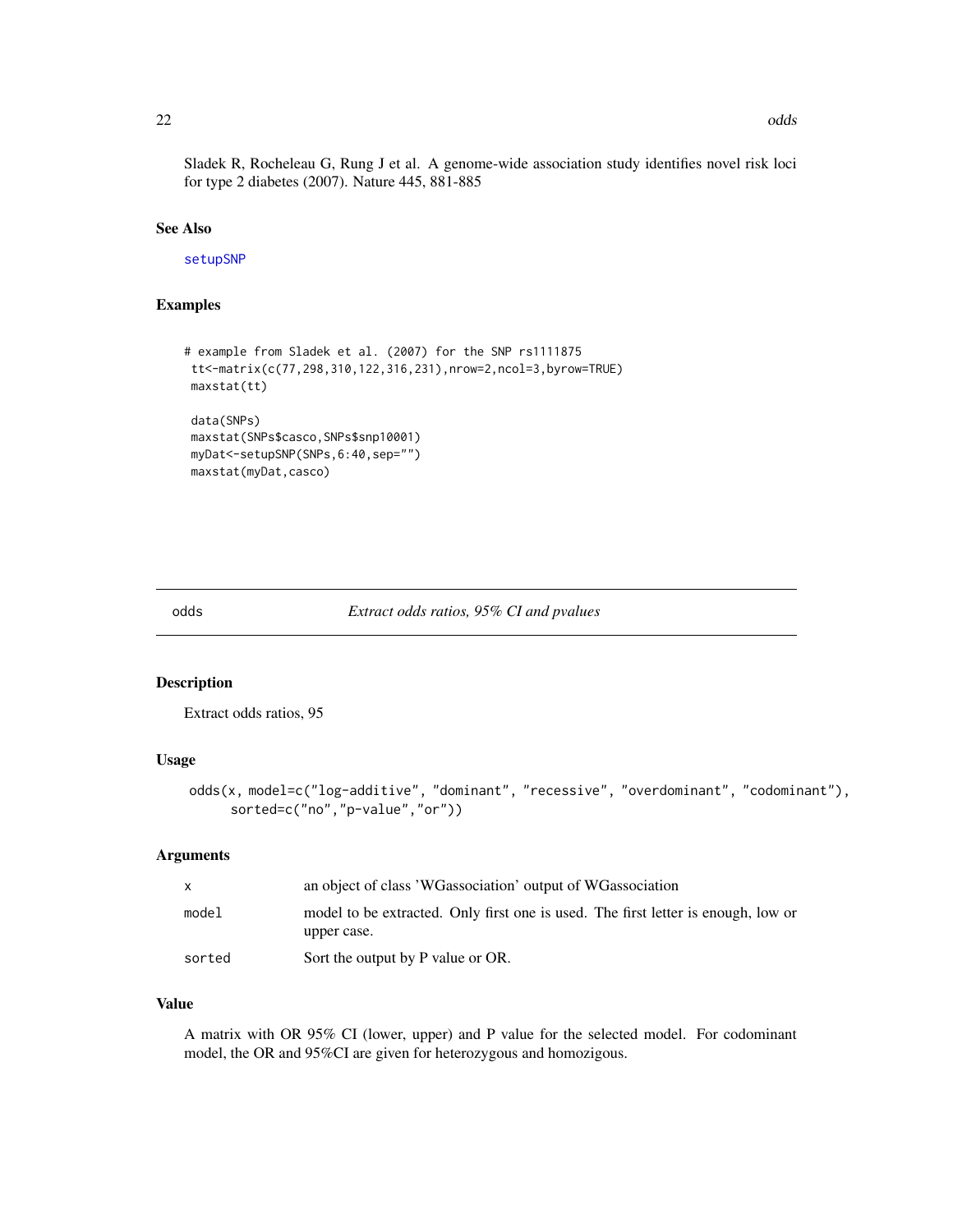#### <span id="page-22-0"></span>permTest 23

#### References

JR Gonzalez, L Armengol, X Sole, E Guino, JM Mercader, X Estivill, V Moreno. SNPassoc: an R package to perform whole genome association studies. Bioinformatics, 2007;23(5):654-5.

#### Examples

```
data(SNPs)
datSNP<-setupSNP(SNPs,6:40,sep="")
ans<-WGassociation(casco~1,data=datSNP,model="all")
odds(ans)
```
permTest *Permutation test analysis*

#### Description

This function extract the p values for permutation approach performed using scanWGassociation function

#### Usage

permTest(x, method="minimum", K)

## Arguments

| $\mathsf{x}$ | a required object of class 'WGassociation' with the attribute 'permTest'. See<br>details                                                                                                                                    |
|--------------|-----------------------------------------------------------------------------------------------------------------------------------------------------------------------------------------------------------------------------|
| method       | statistic used in the permutation test. The default is 'minimum' but 'rtp' (rank<br>truncated product) is also available.                                                                                                   |
| К            | number of the K most significant p values from the total number of test per-<br>formed (e.g number of SNPs) used to compute the rank truncated product. This<br>argument is only required when method='rtp'. See references |

#### Details

This function extract the p values from an object of class 'WGassociation'. This object migth be obtained using the funcion called 'scanWGassociation' indicating the number of permutations in the argument 'nperm'.

#### Value

An object of class 'permTest'.

'print' returns a summary indicating the number of SNPs analyzed, the number of valid SNPs (those non-Monomorphic and that pass the calling rate), the p value after Bonferroni correction, and the p values based on permutation approach. One of them is based on considering the empirical percentil for the minimum p values, and the another one on assuming that the minimum p values follow a beta distribution.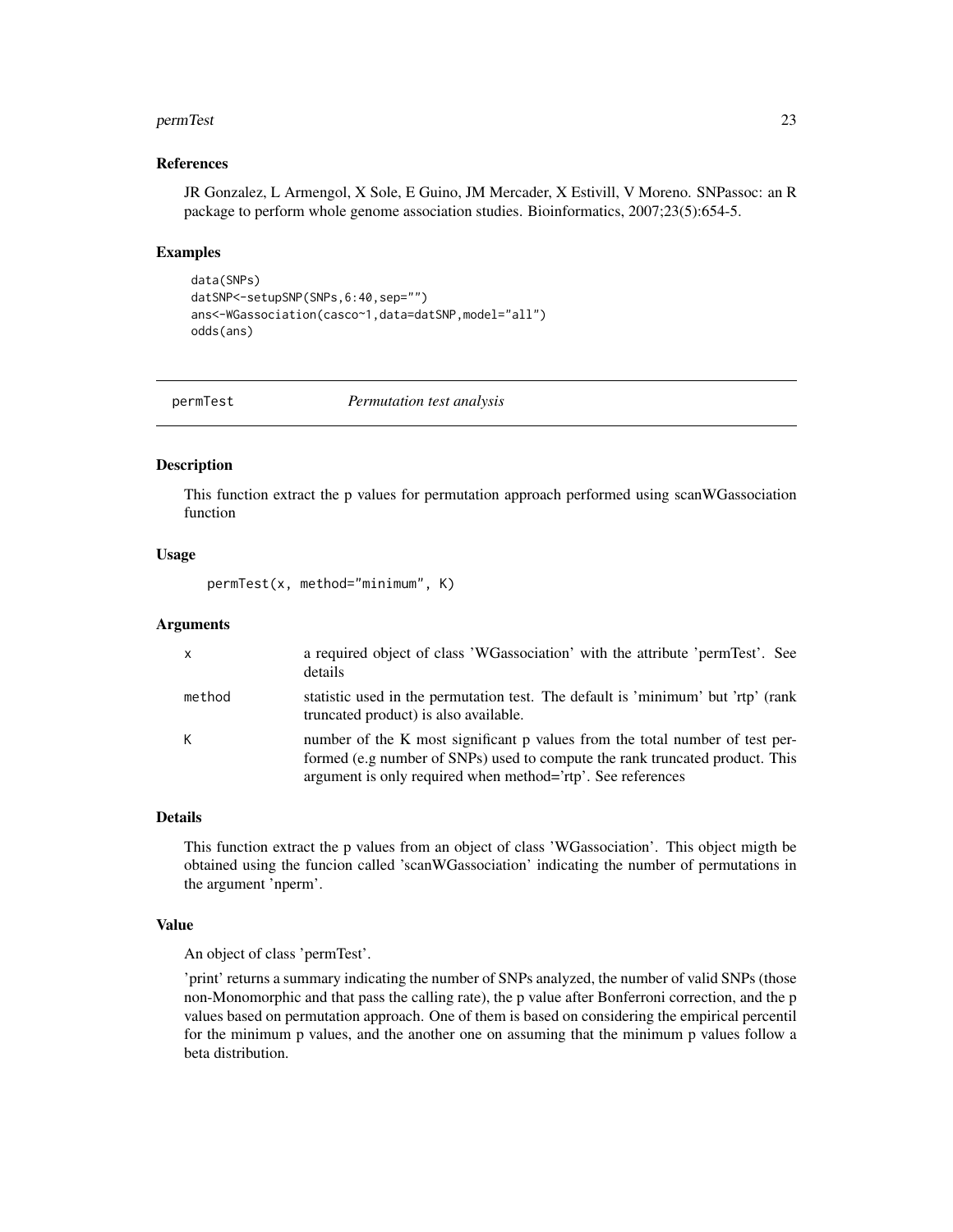'plot' produces a plot of the empirical distribution for the minimum p values (histogram) and the expected distribution assuming a beta distribution. The corrected p value is also showed in the plot.

See examples for further illustration about all previous issues.

#### References

Dudbridge F, Gusnanto A and Koeleman BPC. Detecting multiple associations in genome-wide studies. Human Genomics, 2006;2:310-317.

Dudbridge F and Koeleman BPC. Efficient computation of significance levels for multiple associations in large studies of correlated data, including genomewide association studies. Am J Hum Genet, 2004;75:424-435.

JR Gonzalez, L Armengol, X Sole, E Guino, JM Mercader, X Estivill, V Moreno. SNPassoc: an R package to perform whole genome association studies. Bioinformatics, 2007;23(5):654-5.

## See Also

[scanWGassociation](#page-27-1)

#### Examples

library(SNPassoc)

```
data(asthma, package = "SNPassoc")
asthma.s <- setupSNP(data=asthma, colSNPs=7:ncol(asthma), sep="")
```

```
ans <- WGassociation(casecontrol, data=asthma.s)
```
<span id="page-23-1"></span>plot.WGassociation *Function to plot -log p values from an object of class 'WGassociation'*

## Description

Function to plot -log p values from an object of class 'WGassociation'

#### Usage

```
## S3 method for class 'WGassociation'
plot(x, \ldots)
```
#### Arguments

|   | an object of class 'WGassociation' |
|---|------------------------------------|
| . | other graphical parameters         |

<span id="page-23-0"></span>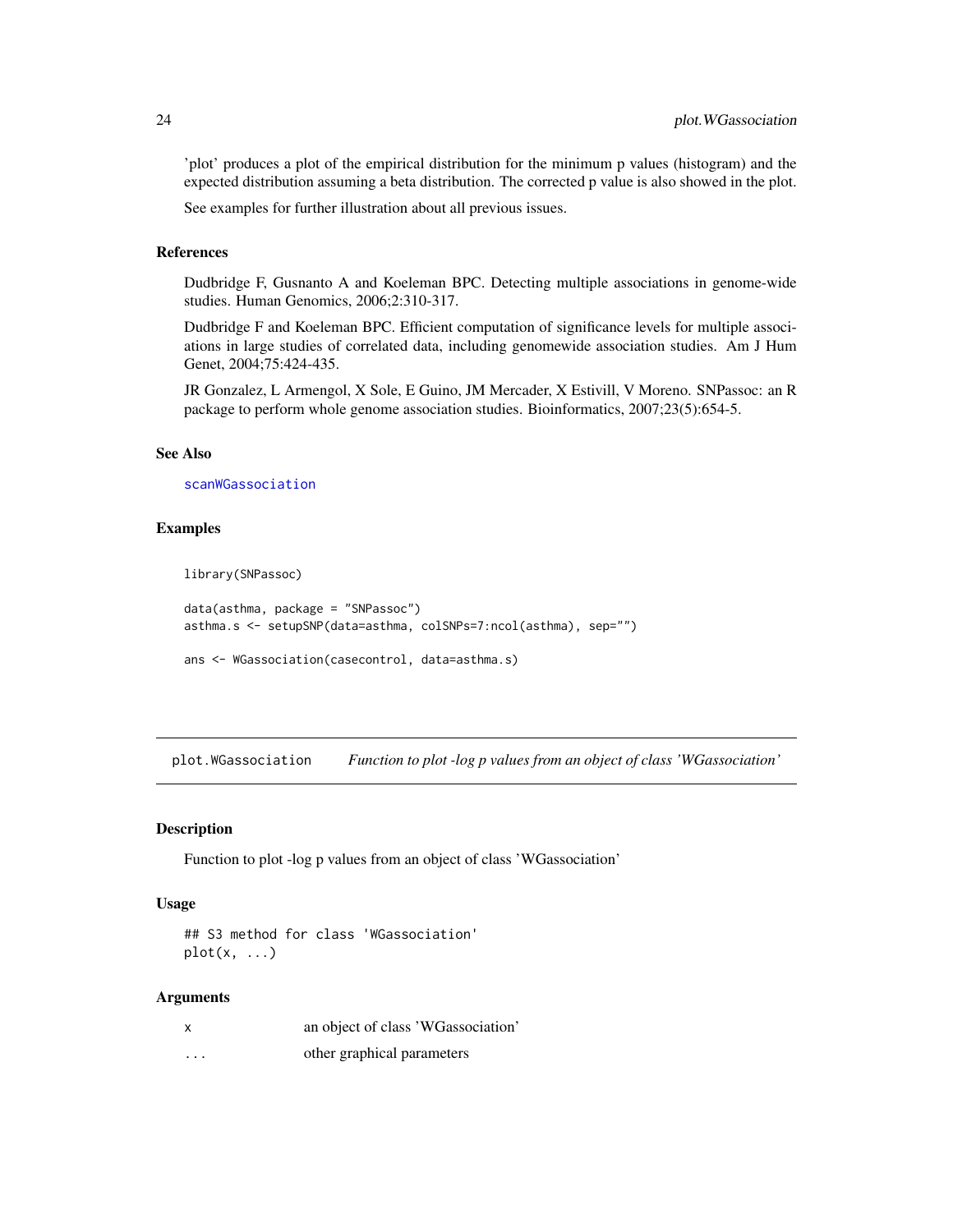## <span id="page-24-0"></span>plotMissing 25

## Details

A panel with different plots (one for each mode of inheritance) are plotted. Each of them represents the -log(p value) for each SNP. Two horizontal lines are also plotted. One one them indicates the nominal statistical significance level whereas the other one indicates the statistical significance level after Bonferroni correction.

## Value

No return value, just the plot

#### References

JR Gonzalez, L Armengol, X Sole, E Guino, JM Mercader, X Estivill, V Moreno. SNPassoc: an R package to perform whole genome association studies. Bioinformatics, 2007;23(5):654-5.

## See Also

[association](#page-1-1) [setupSNP](#page-28-1) [WGassociation](#page-37-1)

## Examples

library(SNPassoc)

```
data(asthma, package = "SNPassoc")
asthma.s <- setupSNP(data=asthma, colSNPs=7:ncol(asthma), sep="")
ans <- WGassociation(casecontrol, data=asthma.s)
```
plot(ans)

plotMissing *Plot of missing genotypes*

#### Description

Plot a grid showing which genotypes are missing

#### Usage

```
plotMissing(x, print.labels.SNPs = TRUE,
       main = "Genotype missing data", ...)
```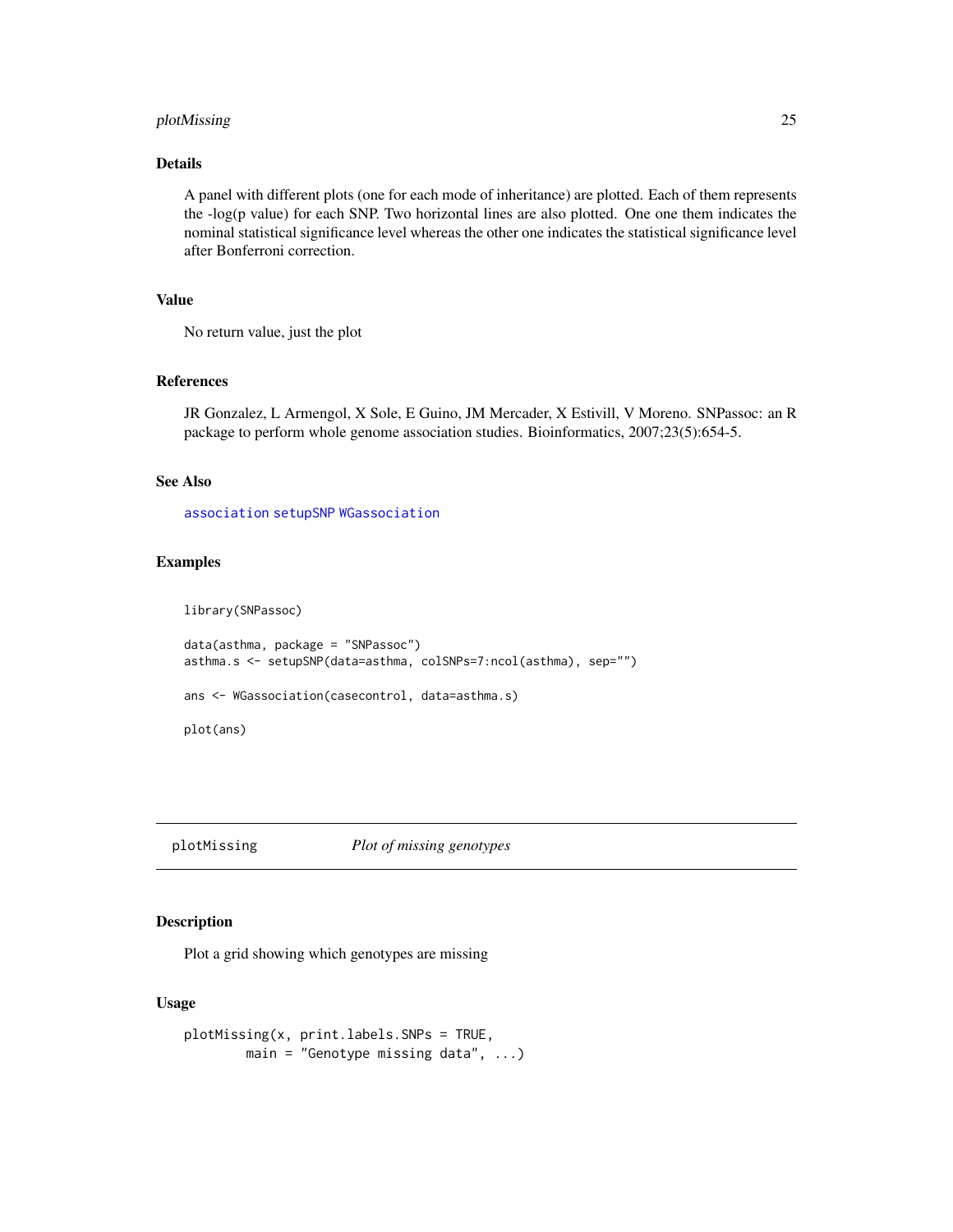<span id="page-25-0"></span>26 qqpval

## Arguments

| X                 | an object of class 'setupSNP'       |
|-------------------|-------------------------------------|
| print.labels.SNPs |                                     |
|                   | should labels of SNPs be printed?   |
| main              | title to place on plot              |
|                   | extra arguments of 'image' function |

## Details

This function uses 'image' function to plot a grid with black pixels where the genotypes are missing.

## Value

No return value, just the plot

## See Also

[setupSNP](#page-28-1)

## Examples

```
data(SNPs)
data(SNPs.info.pos)
ans<-setupSNP(SNPs,colSNPs=6:40,sep="")
plotMissing(ans)
# The same plot with the SNPs sorted by genomic position and
# showing the information about chromosomes
ans<-setupSNP(SNPs,colSNPs=6:40,sort=TRUE,SNPs.info.pos,sep="")
plotMissing(ans)
```
<span id="page-25-1"></span>qqpval *Functions for inspecting population substructure*

## Description

This function plots ranked observed p values against the corresponding expected p values in -log scale.

## Usage

qqpval(p, pch=16, col=4,  $\dots$ )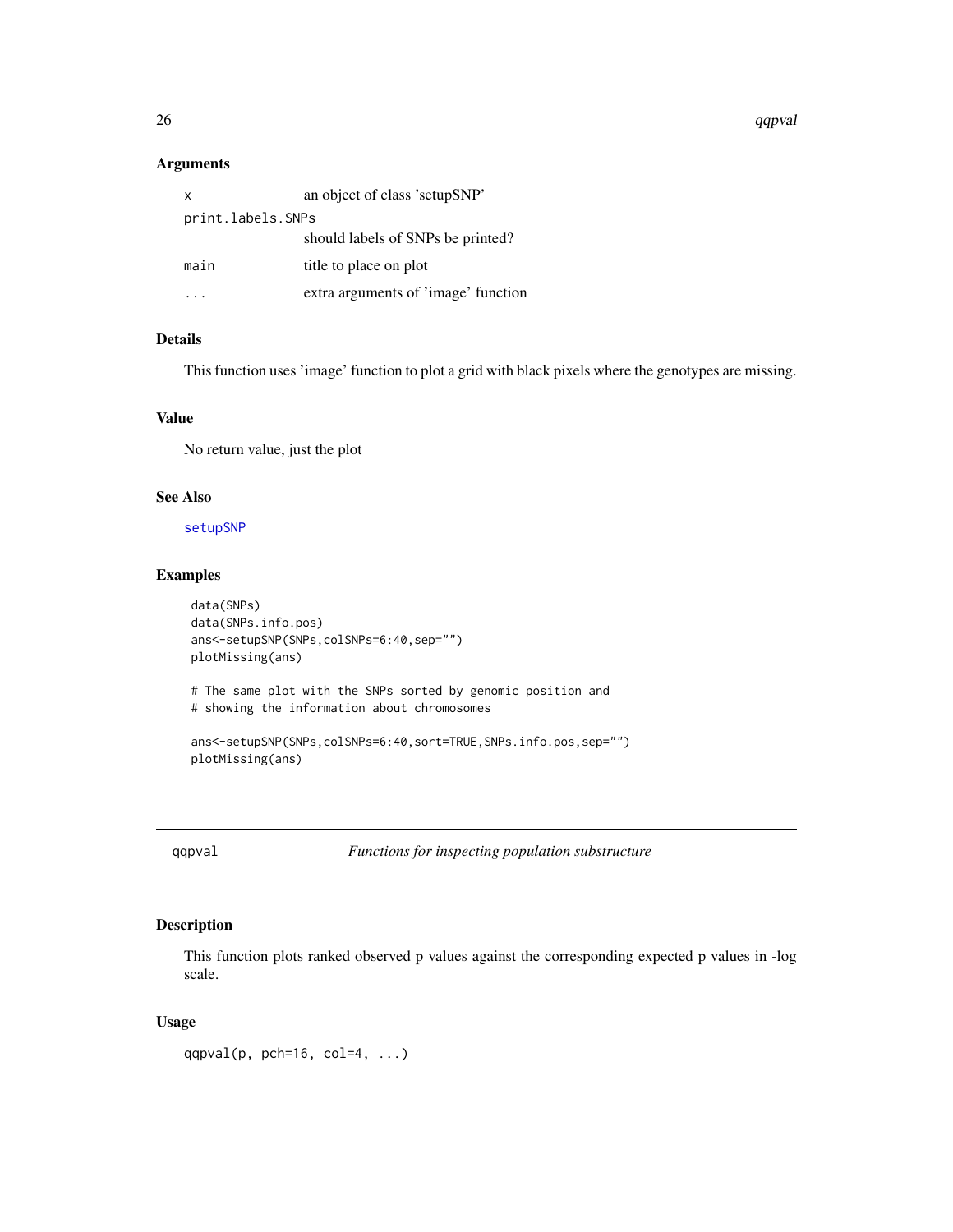#### <span id="page-26-0"></span>related 27

## Arguments

| р                    | a vector of p values     |
|----------------------|--------------------------|
| pch                  | symbol to use for points |
| col                  | color for points         |
| $\ddot{\phantom{0}}$ | other plot arguments     |

## Value

No return value, just the plot

## See Also

[GenomicControl](#page-7-1), [WGassociation](#page-37-1)

## Examples

```
data(SNPs)
datSNP<-setupSNP(SNPs,6:40,sep="")
res<-WGassociation(casco,datSNP,model=c("do","re","log-add"))
```
# observed vs expected p values for recessive model qqpval(recessive(res))

related *Get related samples*

## Description

Get related samples

## Usage

related(x)

## Arguments

x An object obtained from SNPrelate package.

## Value

A matrix with related individuals.

## Examples

library(SNPassoc) data(SNPs)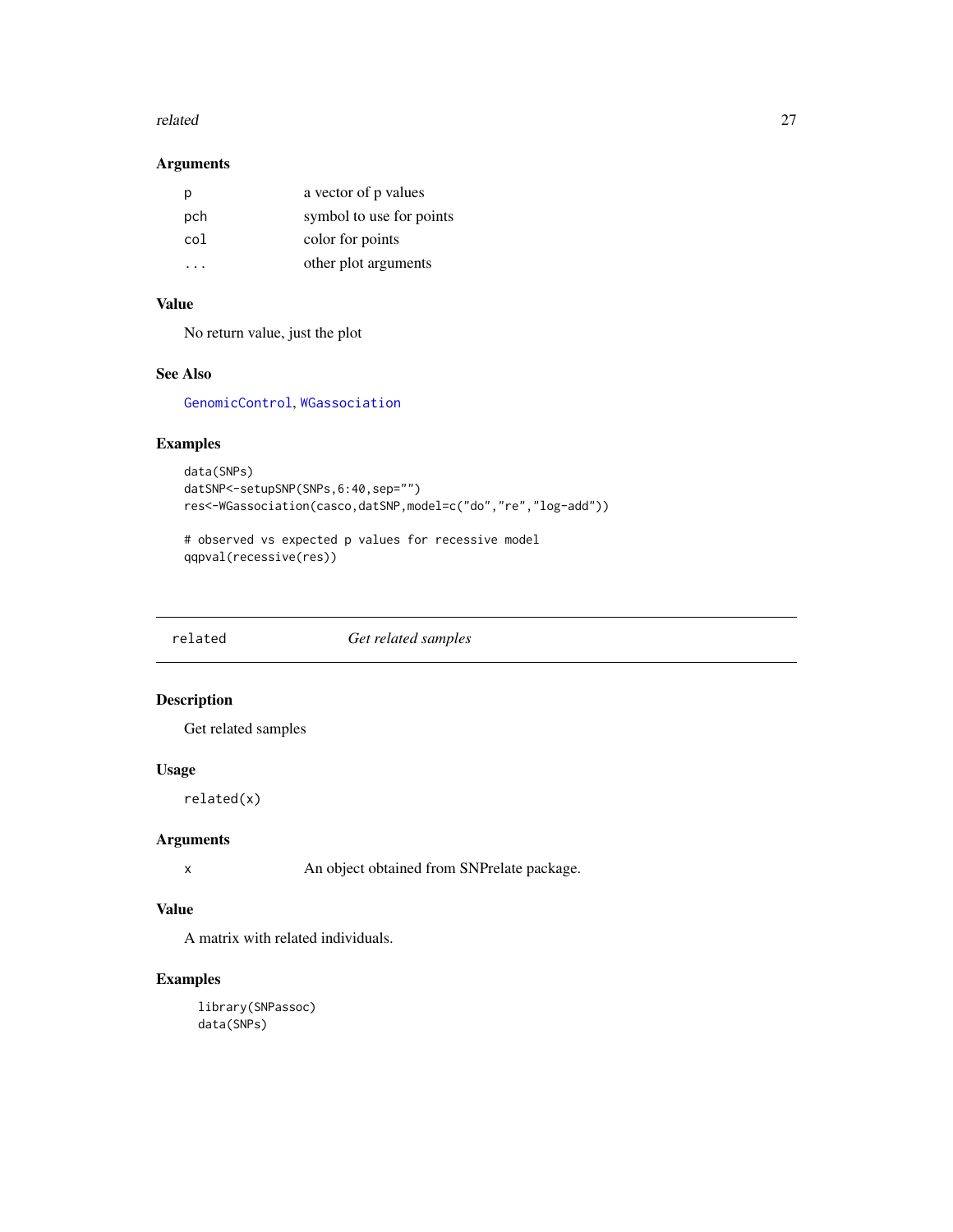<span id="page-27-0"></span>

Information about 9307 SNPs from the HapMap project belonging to 22 chromosomes. Information about two different population is available: European population (CEU) and Yoruba (YRI). The genomic information (names of SNPs, chromosomes and genetic position) is also available in a data frame called 'HapMap.SNPs.pos'.

#### Usage

data(resHapMap)

## Format

A data frame with 120 observations on the 9808 variables (SNPs) and one variable called 'group' indicating the population.

## Source

HapMap project (http://www.hapmap.org)

## Examples

data(resHapMap)

<span id="page-27-1"></span>scanWGassociation *Whole genome association analysis*

## Description

This function is obsolete due to some problems with gfotran compiler. Use 'WGassociation' function instead or send an e-mail to the maintainer for receiving a version including this function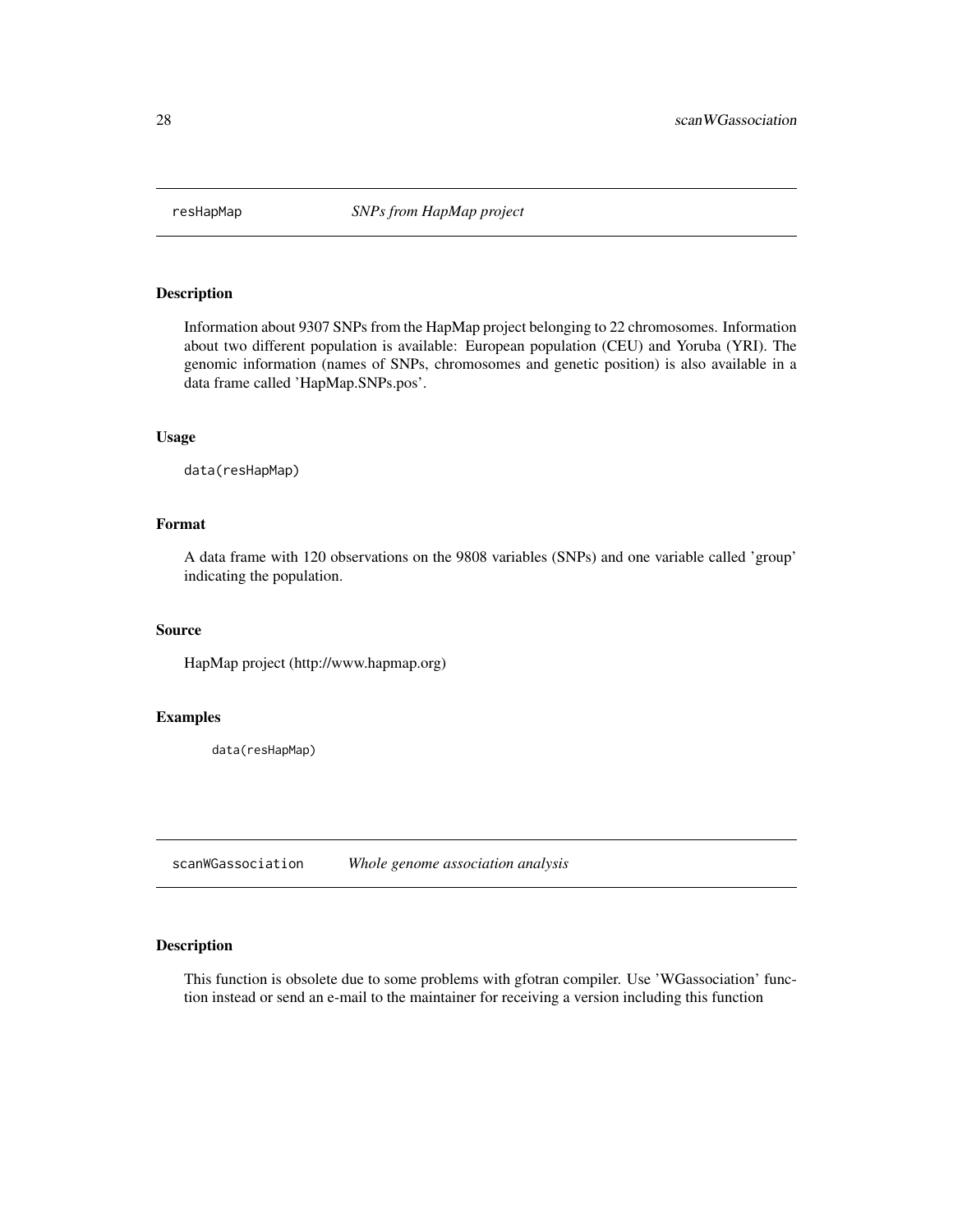<span id="page-28-1"></span><span id="page-28-0"></span>

setupSNP Convert columns in a dataframe to class 'snp'

summary.setupSNP gives a summary for an object of class 'setupSNP' including allele names, major allele frequencie, an exact thest of Hardy-Weinberg equilibrium and percentage of missing genotypes

#### Usage

```
setupSNP(data, colSNPs, sort = FALSE, info, sep = "/", ...)
```
#### Arguments

| data     | dataframe containing columns with the SNPs to be converted                                                                                |
|----------|-------------------------------------------------------------------------------------------------------------------------------------------|
| colSNPs  | Vector specifying which columns contain SNPs data                                                                                         |
| sort     | should SNPs be sorted. Default is FALSE                                                                                                   |
| info     | if sort is TRUE a dataframe containing information about the SNPs regarding<br>their genomic position and the gene where they are located |
| sep      | character separator used to divide alleles in the genotypes                                                                               |
| $\cdots$ | optional arguments                                                                                                                        |

#### Value

a dataframe of class 'setupSNP' containing converted SNP variables. All other variables will be unchanged.

#### References

JR Gonzalez, L Armengol, X Sole, E Guino, JM Mercader, X Estivill, V Moreno. SNPassoc: an R package to perform whole genome association studies. Bioinformatics, 2007;23(5):654-5.

#### See Also

[snp](#page-29-1)

## Examples

```
data(SNPs)
myDat<-setupSNP(SNPs,6:40,sep="")
```
#sorted SNPs and having genomic information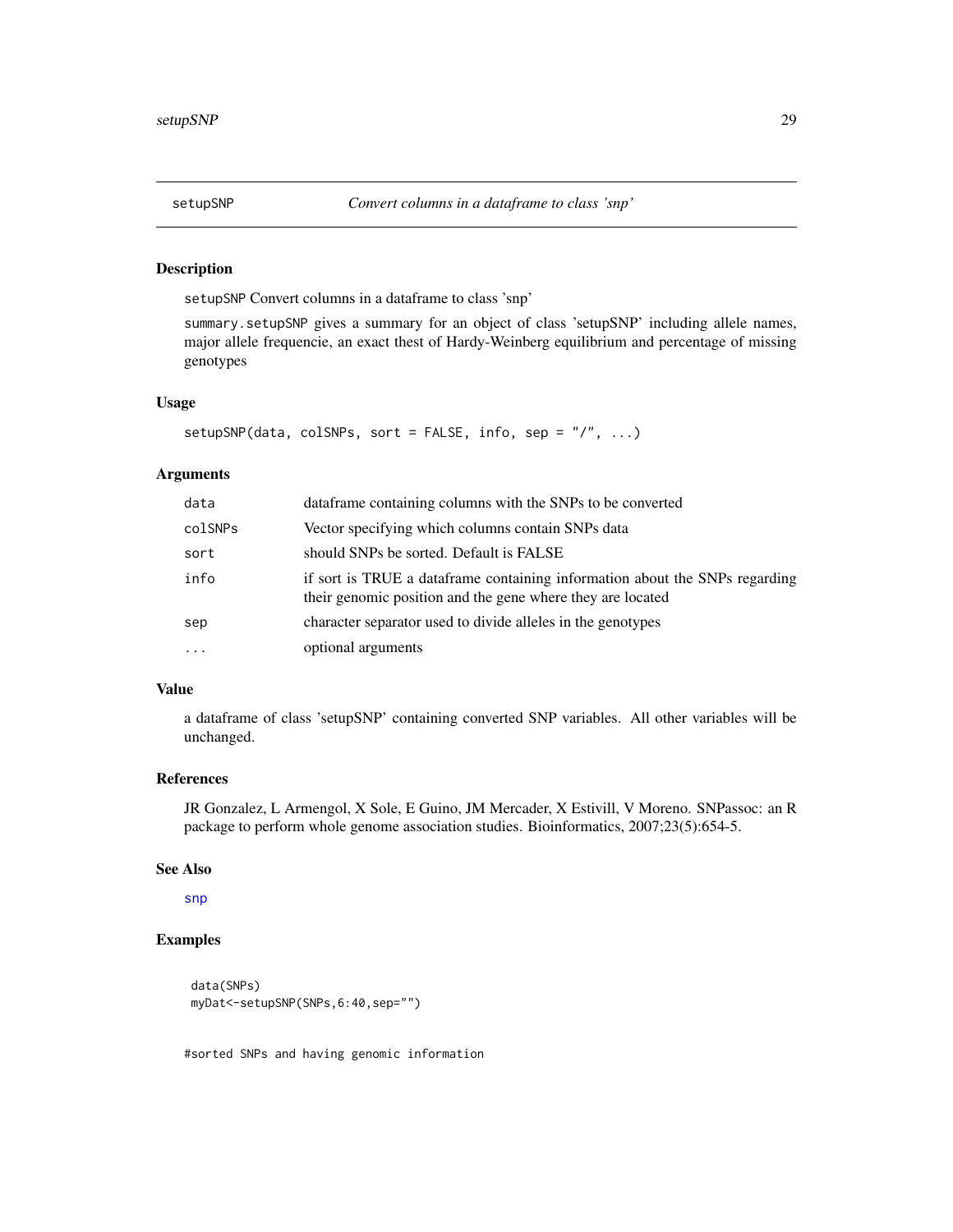```
data(SNPs.info.pos)
myDat.o<-setupSNP(SNPs,6:40,sep="",sort=TRUE, info=SNPs.info.pos)
# summary
summary(myDat.o)
# plot one SNP
 plot(myDat,which=2)
```
<span id="page-29-1"></span>snp *SNP object*

#### Description

snp creates an snp object

is returns TRUE if x is of class 'snp'

as attempts to coerce its argument into an object of class 'snp'

reorder change the reference genotype

summary gives a summary for an object of class 'snp' including genotype and allele frequencies and an exact thest of Hardy-Weinberg equilibrium

plot gives a summary for an object of class 'snp' including genotype and allele frequencies and an exact thest of Hardy-Weinberg equilibrium in a plot. Barplot or pie are allowed

[.snp is a copy of [.factor modified to preserve all attributes

## Usage

```
\text{sup}(x, \text{ sep} = "\\}', name.genotypes, reorder="common",
    remove.spaces = TRUE, allow.partial.missing = FALSE)
  is.snp(x)
  as.\sup(x, \ldots)## S3 method for class 'snp'
additive(o)
```
#### Arguments

| X   | either an object of class 'snp' or an object to be converted to class 'snp'                                                                                          |
|-----|----------------------------------------------------------------------------------------------------------------------------------------------------------------------|
| sep | character separator used to divide alleles when x is a vector of strings where<br>each string holds both alleles. The default is "/". See below for details.         |
|     | name.genotypes the codes for the genotypes. This argument may be useful when genotypes are<br>coded using three different codes (e.g., $0,1,2$ or hom 1, het, hom 2) |

<span id="page-29-0"></span>30 snp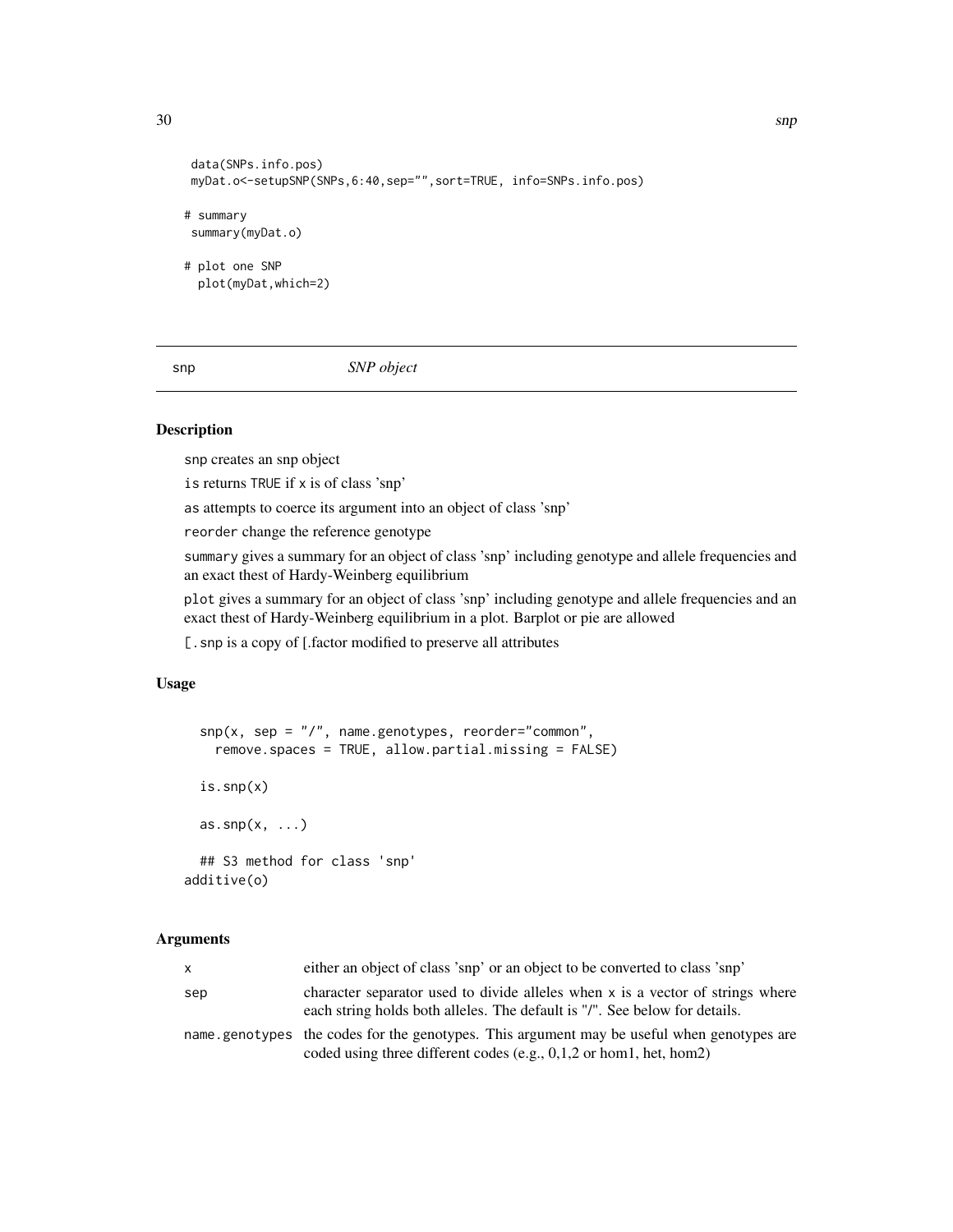<span id="page-30-0"></span>

| reorder               | how should genotypes within an individual be reordered. Possible values are<br>'common' or 'minor'. The default is reorder="common". In that case, alleles<br>are sorted within each individual by common homozygous. |  |
|-----------------------|-----------------------------------------------------------------------------------------------------------------------------------------------------------------------------------------------------------------------|--|
| remove.spaces         | logical indicating whether spaces and tabs will be removed from the genotypes<br>before processing                                                                                                                    |  |
| allow.partial.missing |                                                                                                                                                                                                                       |  |
|                       | logical indicating whether one allele is permitted to be missing. When set to<br>'FALSE' both alleles are set to 'NA' when either is missing.                                                                         |  |
| $\Omega$              | an object of class 'snp' to be coded as a linear covariate: $0,1,2$                                                                                                                                                   |  |
|                       | optional arguments                                                                                                                                                                                                    |  |

#### Details

SNP objects hold information on which gene or marker alleles were observed for different individuals. For each individual, two alleles are recorded.

The snp class considers the stored alleles to be unordered , i.e., "C/T" is equivalent to "T/C". It assumes that the order of the alleles is not important.

When snp is called, x is a character vector, and it is assumed that each element encodes both alleles. In this case, if sep is a character string, x is assumed to be coded as "Allele1<sep>Allele2". If sep is a numeric value, it is assumed that character locations 1:sep contain allele 1 and that remaining locations contain allele 2.

additive. snp recodes the SNPs for being analyzed as a linear covariate (codes  $0,1,2$ )

#### Value

The snp class extends "factor" where the levels is a character vector of possible genotype values stored coded by paste( allele1,"",allele2,sep="/")

## References

JR Gonzalez, L Armengol, X Sole, E Guino, JM Mercader, X Estivill, V Moreno. SNPassoc: an R package to perform whole genome association studies. Bioinformatics, 2007;23(5):654-5.

#### See Also

[association](#page-1-1)

#### Examples

# some examples of snp data in different formats dat1 <- c("21", "21", "11", "22", "21", "22", "22", "11", "11", NA) ans1 <- snp(dat1,sep="") ans1 dat2 <- c("A/A","A/G","G/G","A/G","G/G", "A/A","A/A","G/G",NA)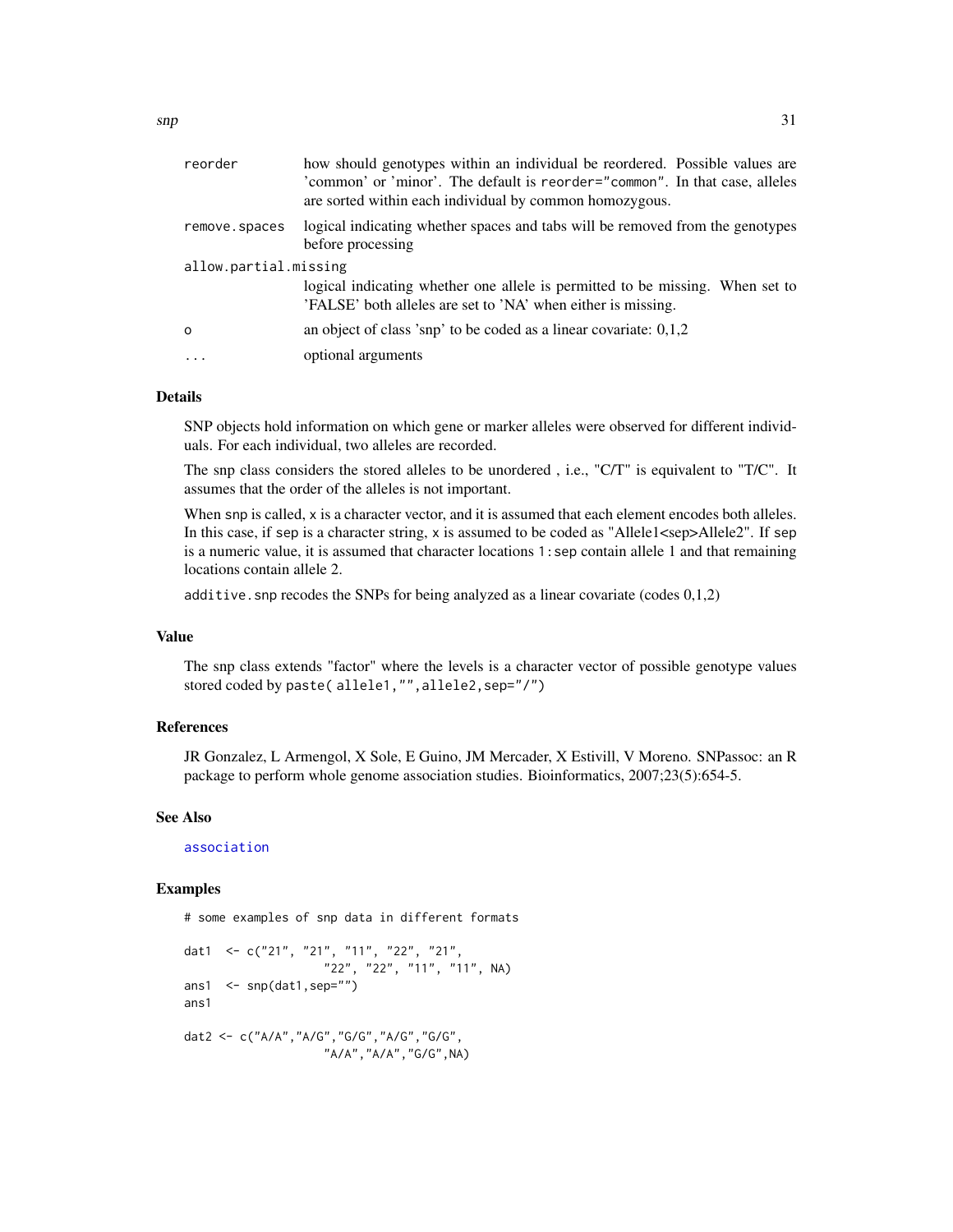```
ans2 \leftarrow snp(dat2, sep="/")
ans2
dat3 <- c("C-C","C-T","C-C","T-T","C-C",
                     "C-C","C-C","C-C","T-T",NA)
ans3 <- snp(dat3,sep="-")
ans3
dat4 <- c("het","het","het","hom1","hom2",
                     "het","het","hom1","hom1",NA)
ans4 <- snp(dat4,name.genotypes=c("hom1","het","hom2"))
ans4
# summary
summary(ans3)
# plots
plot(ans3)
plot(ans3,type=pie)
plot(ans3,type=pie,label="SNP 10045")
```
#### SNPs *SNPs in a case-control study*

## Description

SNPs data.frame contains selected SNPs and other clinical covariates for cases and controls in a case-control study

SNPs.info.pos data.frame contains the names of the SNPs included in the data set 'SNPs' including their chromosome and their genomic position

#### Usage

data(SNPs)

## Format

'SNPs' data.frame contains the following columns:

| id        | identifier of each subject                |
|-----------|-------------------------------------------|
| casco     | case or control status: 0-control, 1-case |
| sex       | gender: Male and Female                   |
| blood.pre | arterial blood presure                    |
| protein   | protein levels                            |
| sup10001  | SNP <sub>1</sub>                          |

<span id="page-31-0"></span>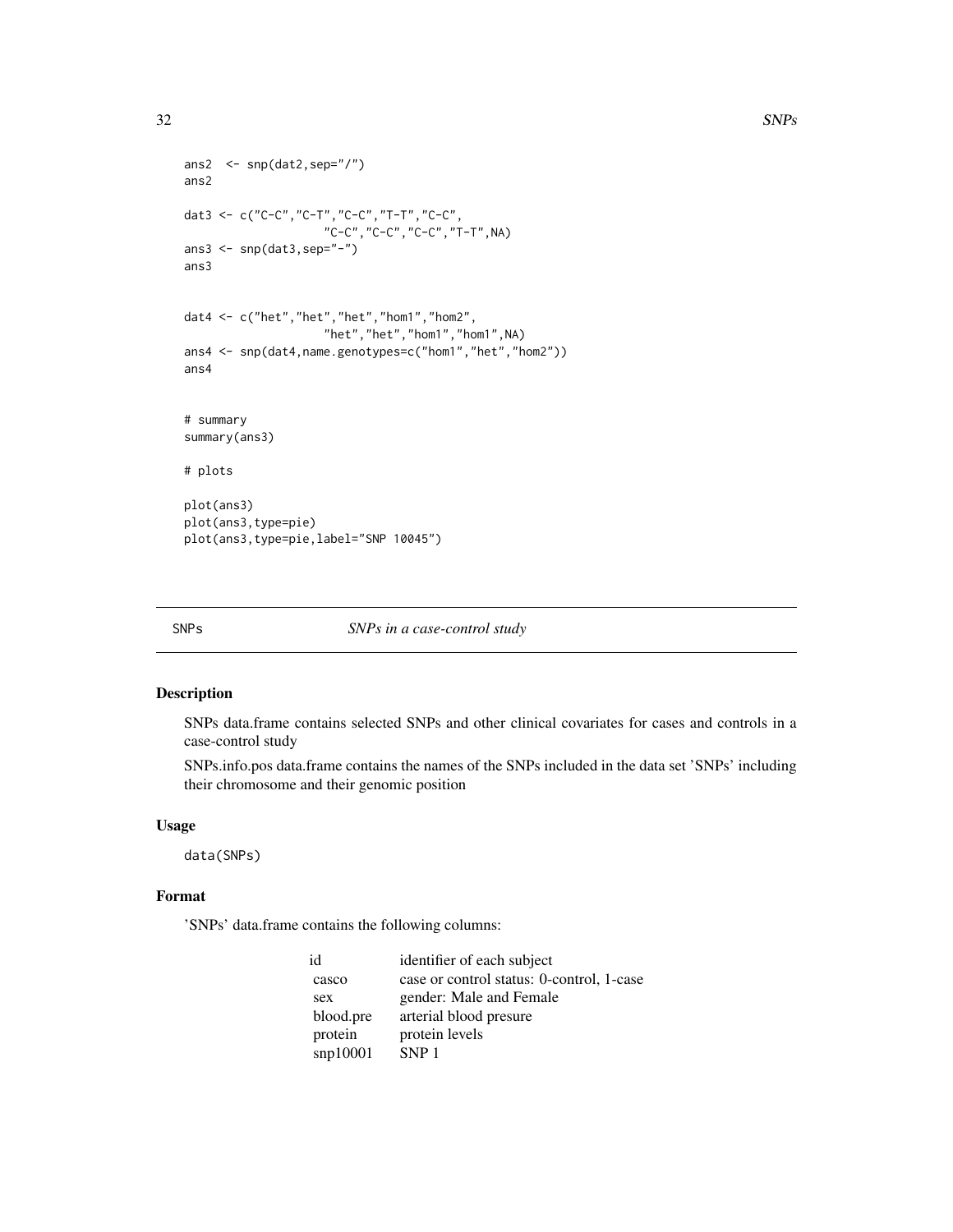## <span id="page-32-0"></span>SNPs.info.pos 33

snp10002 SNP 2 ... ... snp100036 SNP 36

## Source

Data obtained from our department. The reference and details will be supplied after being published.

SNPs.info.pos *SNPs in a case-control study*

#### Description

SNPs data.frame contains selected SNPs and other clinical covariates for cases and controls in a case-control study

SNPs.info.pos data.frame contains the names of the SNPs included in the data set 'SNPs' including their chromosome and their genomic position

## Usage

data(SNPs.info.pos)

## Format

'SNPs.info.pos' data.frame contains the following columns: A data frame with 35 observations on the following 3 variables.

- snp name of SNP
- chr name of chromosome
- pos genomic position

#### Source

Data obtained from our department. The reference and details will be supplied after being published.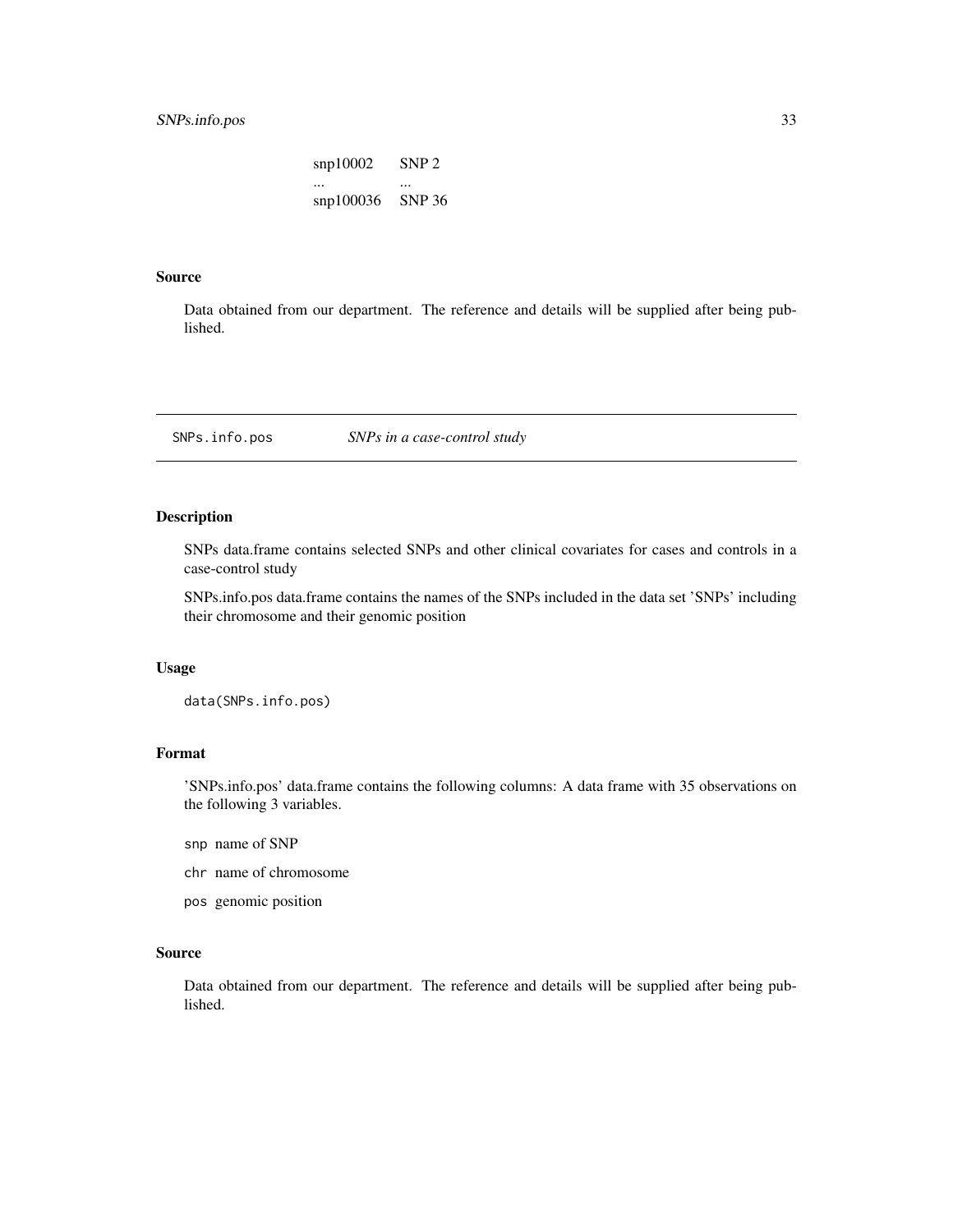<span id="page-33-0"></span>

This function sorts a vector with the position of SNPs in a data frame using another data frame which contains information about SNPs, their chromosome, and their genomic position

#### Usage

sortSNPs(data, colSNPs, info)

#### Arguments

| data    | a required data frame with the SNPs                                                                                                                                                                     |
|---------|---------------------------------------------------------------------------------------------------------------------------------------------------------------------------------------------------------|
| colSNPs | a required vector indicating which columns of 'data' contains genotype data                                                                                                                             |
| info    | a required data frame with genomic information for the SNPs (chromosome and<br>position). The first column must have the SNPs, the second one the chromosome<br>and the third one the genomic position. |

#### Details

First of all, the function obtains a vector with the SNPs sorted using the data frame with the genomic positions (see 'dataSNPs.pos' argument). Then, the columns which indicate where the information about the genotypes is in our data frame, are sorted using this vector.

This information is useful when [WGassociation](#page-37-1) function is called since it allow the user to summaryze the results with the SNPs sorted by genomic position

#### Value

a vector indicating the colums where the SNPs are recorded in our data frame ('data' argument), sorted using the genomic positions listed in 'dataSNPs.pos' argument)

#### Examples

```
#
# data(SNPs)
# data(SNPs.info.pos)
# colSNPs.order<-sortSNPs(SNPs,c(6:40),SNPs.info.pos)
#
```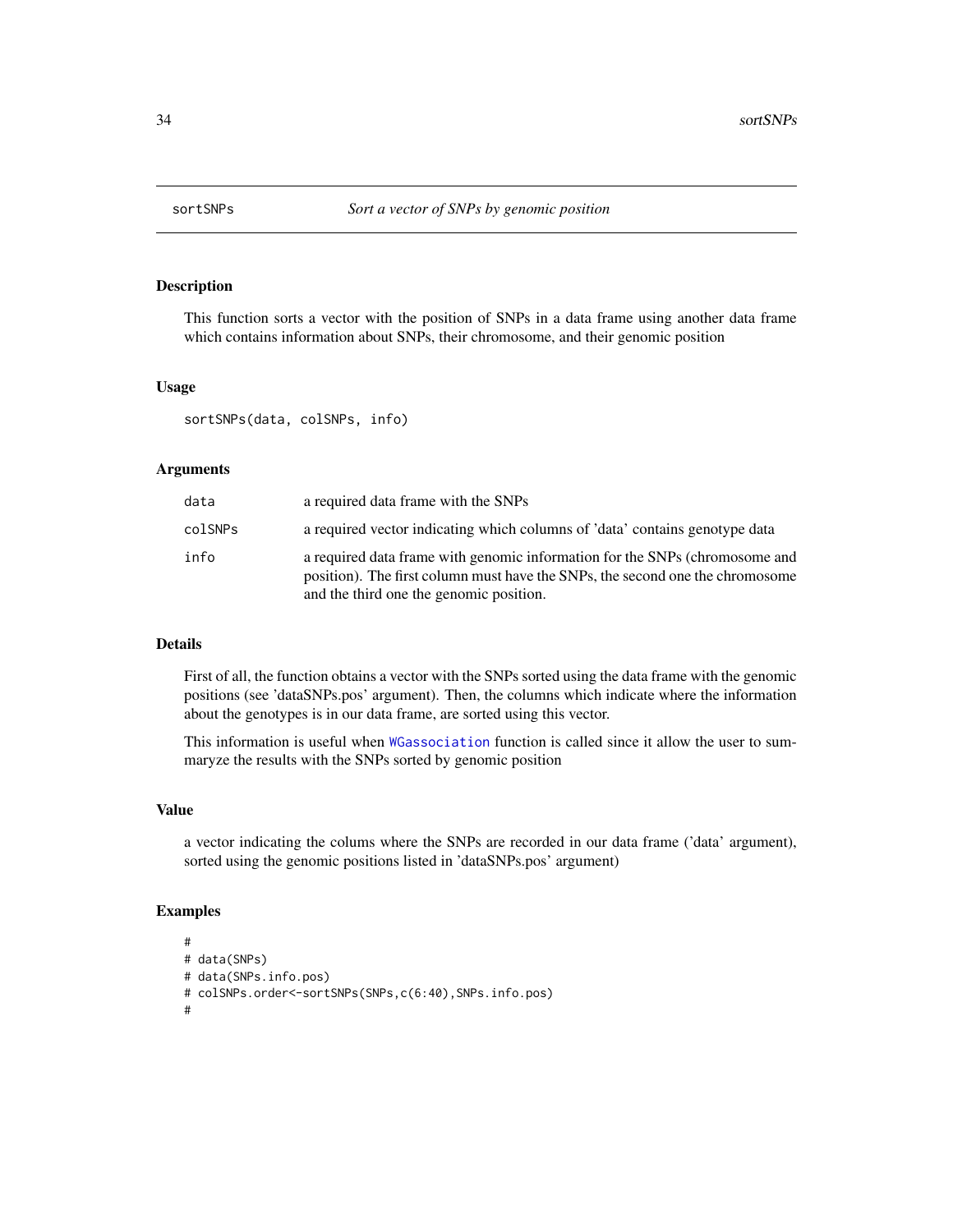<span id="page-34-1"></span><span id="page-34-0"></span>

This function computes sample size, mean and standard error of a quantitative trait for each genotype (or combination of genotypes)

#### Usage

Table.mean.se(var, dep, subset = !is.na(var))

#### Arguments

| var    | quantitative trait                                                                                 |
|--------|----------------------------------------------------------------------------------------------------|
| dep    | variable with genotypes or any combination of them                                                 |
| subset | an optional vector specifying a subset of observations to be used in the descrip-<br>tive analysis |

## Value

| tp | A matrix giving sample size (n), median (me) and standard error (se) for each |
|----|-------------------------------------------------------------------------------|
|    | genotype                                                                      |

#### See Also

[Table.N.Per](#page-35-1)

#### Examples

```
data(SNPs)
# sample size, mean age and standard error for each genotype
Table.mean.se(SNPs$snp10001,SNPs$protein)
# The same table for a subset (males)
Table.mean.se(SNPs$snp10001,SNPs$protein,SNPs$sex=="Male")
# The same table assuming a dominant model
```
Table.mean.se(dominant(snp(SNPs\$snp10001,sep="")),SNPs\$protein,SNPs\$sex=="Male")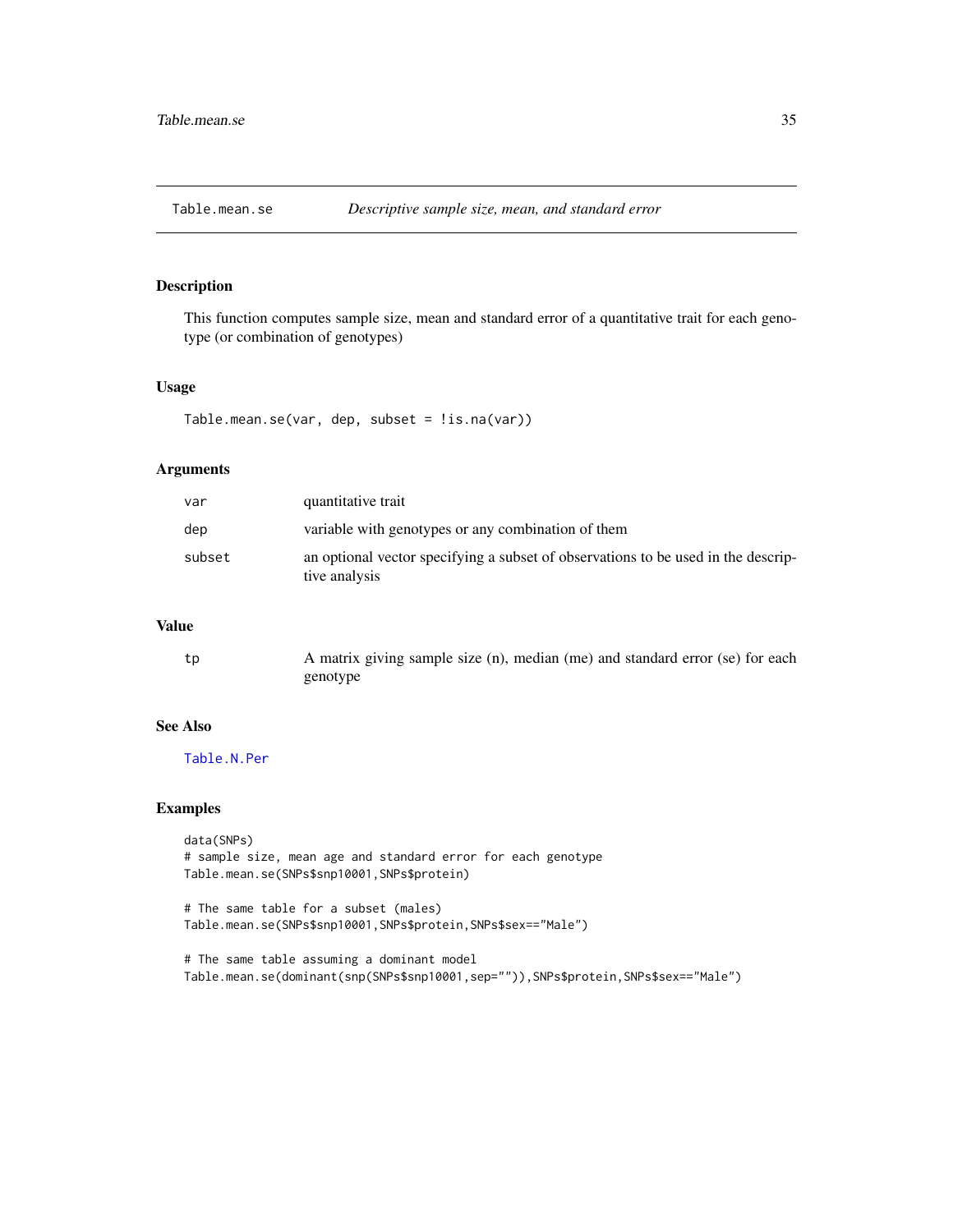<span id="page-35-1"></span><span id="page-35-0"></span>

This function computes sample size and percentage for each category of a categorical trait (e.g. case-control status) for each genotype (or combination of genotypes).

## Usage

```
Table.N.Per(var, dep, subset = !is.na(var))
```
#### Arguments

| var    | categorical trait.                                                                                  |
|--------|-----------------------------------------------------------------------------------------------------|
| dep    | variable with genotypes or any combination of them                                                  |
| subset | an optional vector specifying a subset of observations to be used in the descrip-<br>tive analysis. |

## Value

| tp | A matrix giving sample size (n), and the percentage $(\%)$ for each level of the |
|----|----------------------------------------------------------------------------------|
|    | categorical trait for each genotype                                              |

#### See Also

[Table.mean.se](#page-34-1)

#### Examples

data(SNPs) #sample size and percentage of cases and controls for each genotype Table.N.Per(SNPs\$snp10001,SNPs\$casco)

# The same table for a subset (males) Table.N.Per(SNPs\$snp10001,SNPs\$casco,SNPs\$sex=="Male")

# The same table assuming a dominant model Table.N.Per(dominant(snp(SNPs\$snp10001,sep="")),SNPs\$casco,SNPs\$sex=="Male")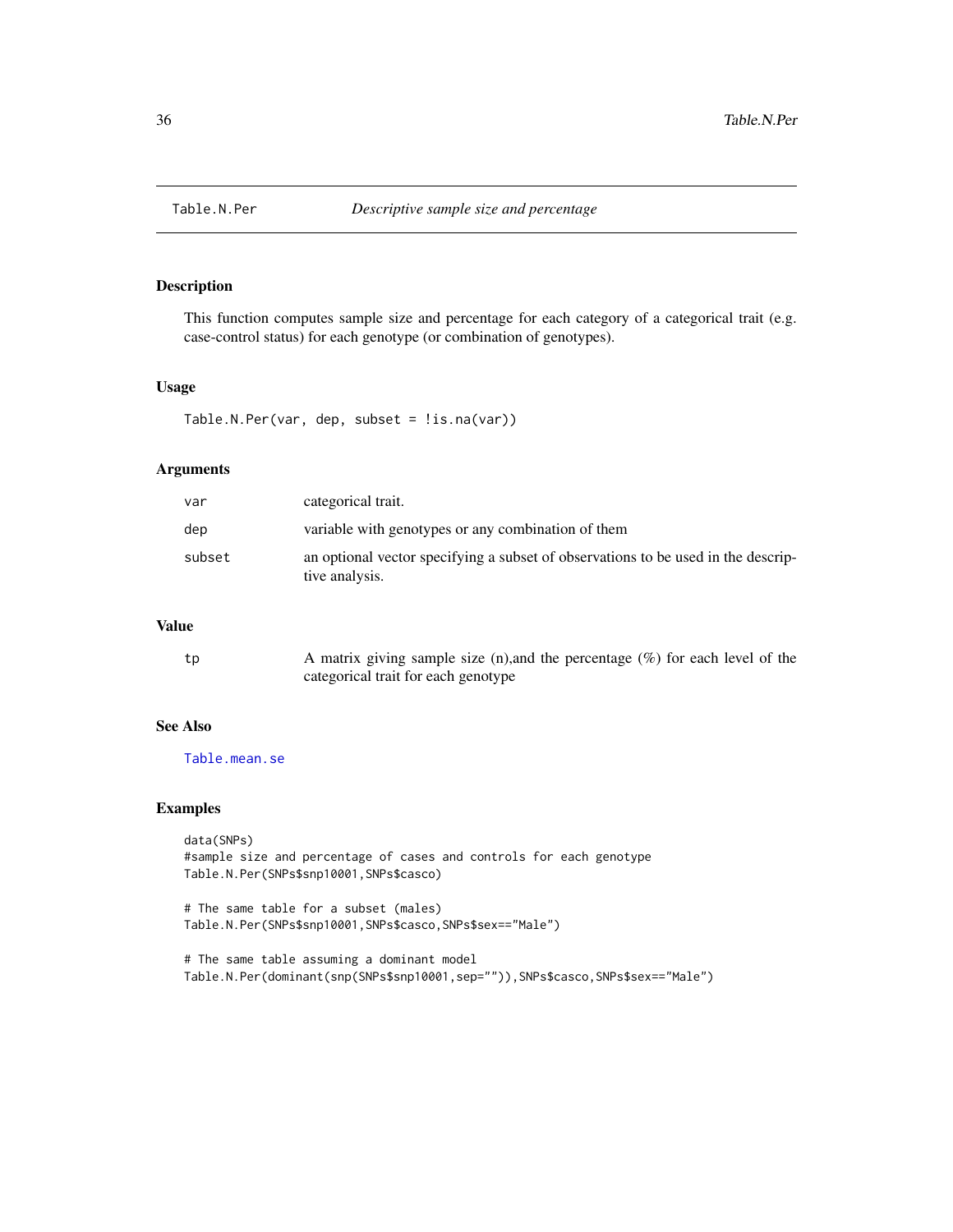<span id="page-36-0"></span>

Test the null hypothesis that Hardy-Weinberg equilibrium holds in cases, controls and both populations.

print print the information. Number of digits, and significance level can be changed

## Usage

tableHWE(x, strata, ...)

## Arguments

| X      | an object of class 'setupSNP'               |
|--------|---------------------------------------------|
| strata | a factor variable for a stratified analysis |
| .      | optional arguments                          |

## Details

This function calculates the HWE test for those variables of class 'snp' in the object x of class 'setupSNP'

#### Value

A matrix with p values for Hardy-Weinberg Equilibrium

#### Author(s)

This function is based on an R function which computes an exact SNP test of Hardy-Weinberg Equilibrium written by Wigginton JE, Cutler DJ and Abecasis GR available at [http://csg.sph.](http://csg.sph.umich.edu/abecasis/Exact/r_instruct.html) [umich.edu/abecasis/Exact/r\\_instruct.html](http://csg.sph.umich.edu/abecasis/Exact/r_instruct.html)

## References

Wigginton JE, Cutler DJ and Abecasis GR (2005). A note on exact tests of Hardy-Weinberg equilibrium. Am J Hum Genet 76:887-93

#### See Also

[setupSNP](#page-28-1)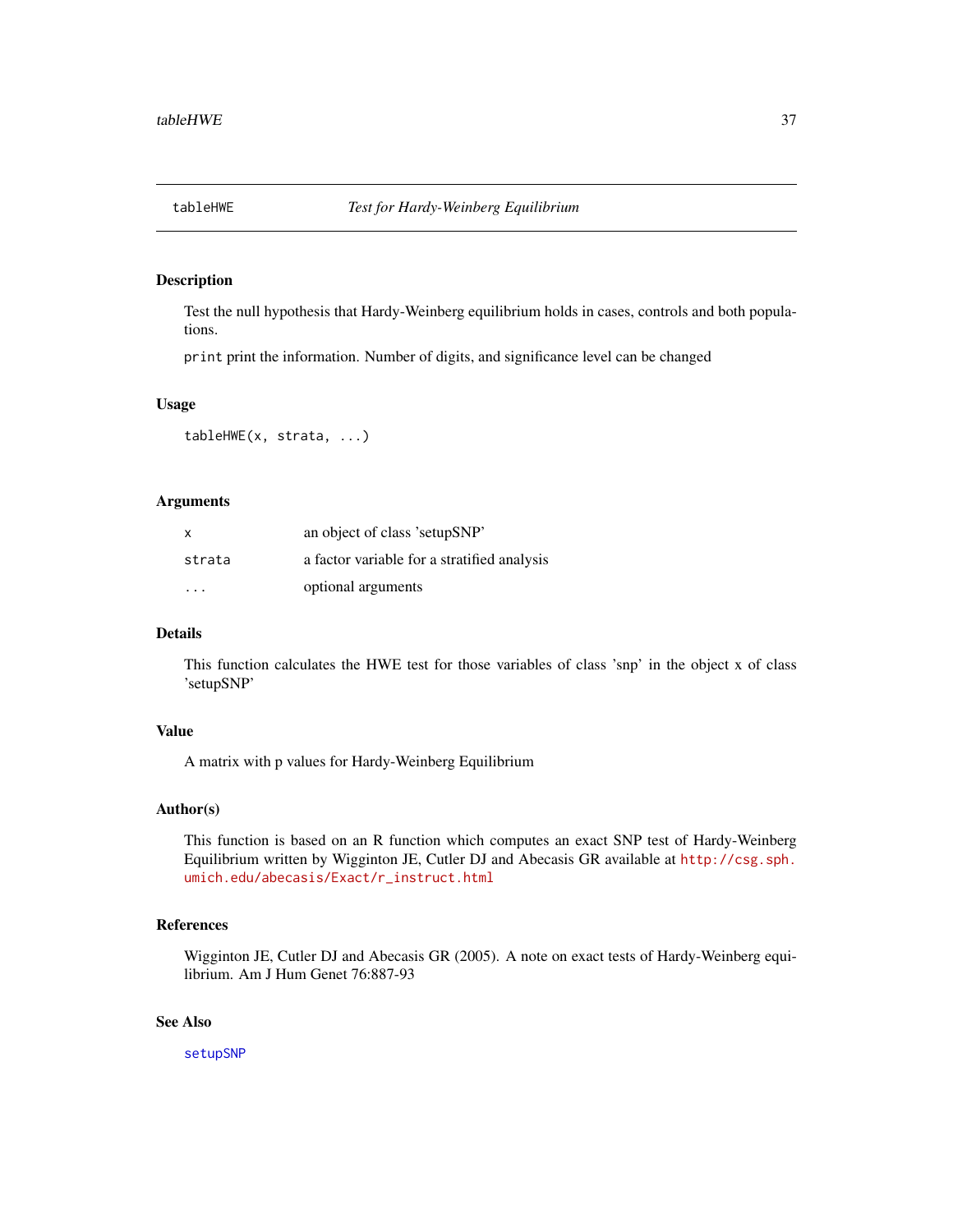## Examples

```
data(SNPs)
ans<-setupSNP(SNPs,6:40,sep="")
res<-tableHWE(ans)
print(res)
#change the significance level showed in the flag column
print(res,sig=0.001)
```

```
#stratified analysis
res<-tableHWE(ans,ans$sex)
print(res)
```
<span id="page-37-1"></span>WGassociation *Whole genome association analysis*

## <span id="page-37-2"></span>Description

This function carries out a whole genome association analysis between the SNPs and a dependent variable (phenotype) under five different genetic models (inheritance patterns): codominant, dominant, recessive, overdominant and log-additive. The phenotype may be quantitative or categorical. In the second case (e.g. case-control studies) this variable must be of class 'factor' with two levels.

## Usage

```
WGassociation(formula, data, model = c("all"),
              quantitative = is.quantitative(formula, data),
              genotypingRate = 80, level = 0.95, ...)
```
## Arguments

| formula | either a symbolic description of the model to be fited (a formula object) without<br>the SNP or the name of response variable in the case of fitting single models (e.g.<br>unadjusted models). It might have either a continuous variable (quantitative<br>traits) or a factor variable (case-control studies) as the response on the left of<br>the $\sim$ operator and terms with additional covariates on the right of the $\sim$ operator<br>may be added to fit an adjusted model (e.g., ~var1+var2++varN+SNP). See<br>details |
|---------|--------------------------------------------------------------------------------------------------------------------------------------------------------------------------------------------------------------------------------------------------------------------------------------------------------------------------------------------------------------------------------------------------------------------------------------------------------------------------------------------------------------------------------------|
| data    | a required data frame of class 'setup SNP' containing the variables in the model<br>and the SNPs                                                                                                                                                                                                                                                                                                                                                                                                                                     |
| model   | a character string specifying the type of genetic model (mode of inheritance) for<br>the SNP. This indicates how the genotypes should be collapsed. Possible values<br>are "codominant", "dominant", "recessive", "overdominant", "log-additive" or<br>"all". The default is "all" that fits the 5 possible genetic models. Only the first<br>words are required, e.g "co", "do", etc.                                                                                                                                               |

<span id="page-37-0"></span>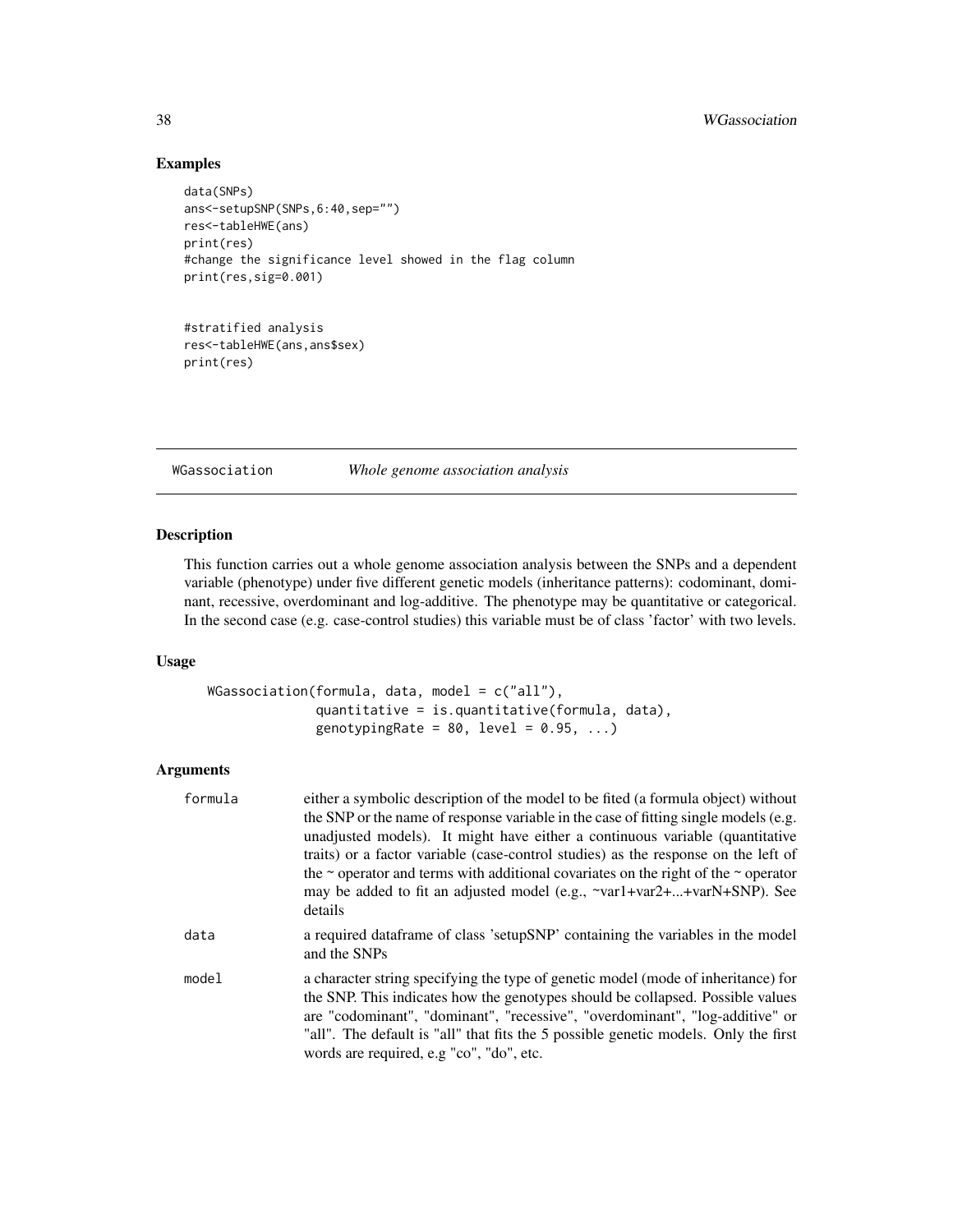## <span id="page-38-0"></span>WGassociation 39

| modified by the user.     | operator $\sim$ in 'formula' argument) is quantitative. The function 'is quantitative'<br>returns FALSE when the phenotype is a variable with two categories (i.e. in-<br>dicating case-control status). Thus, it is not a required argument but it may be |
|---------------------------|------------------------------------------------------------------------------------------------------------------------------------------------------------------------------------------------------------------------------------------------------------|
| analysis. Default is 80%. | genotypingRate minimum percentage of genotype rate for a given SNP to be included in the                                                                                                                                                                   |
| level                     | signification level for confidence intervals. Defaul 95%.                                                                                                                                                                                                  |
| $\cdot$                   | Other arguments to be passed through glm function                                                                                                                                                                                                          |

#### Details

This function assesses the association between the response variable included in the left side in the 'formula' and the SNPs included in the 'data' argument adjusted by those variables included in the right side of the 'formula'. Different genetic models may be analyzed using 'model' argument.

#### Value

An object of class 'WGassociation'.

'summary' returns a summary table by groups defined in info (genes/chromosomes).

'WGstats' returns a detailed output, similar to the produced by [association](#page-1-1).

'pvalues' and 'print' return a table of p-values for each genetic model for each SNP. The first column indicates whether a problem with genotyping is present.

'plot' produces a plot of p values in the -log scale. See [plot.WGassociation](#page-23-1) for further details.

'labels' returns the names of the SNPs analyzed.

The functions 'codominat', 'dominant', 'recessive', 'overdominant' and 'additive' are used to obtain the p values under these genetic models.

See examples for further illustration about all previous issues.

#### References

JR Gonzalez, L Armengol, X Sole, E Guino, JM Mercader, X Estivill, V Moreno. SNPassoc: an R package to perform whole genome association studies. Bioinformatics, 2007;23(5):654-5.

#### See Also

[getSignificantSNPs](#page-9-1) [association](#page-1-1) [WGstats](#page-37-2) [setupSNP](#page-28-1) [plot.WGassociation](#page-23-1)

#### Examples

```
data(SNPs)
datSNP<-setupSNP(SNPs,6:40,sep="")
ansAll<-WGassociation(protein~1,data=datSNP,model="all")
```
# In that case the formula is not required. You can also write:

```
# ansAll<-WGassociation(protein,data=datSNP,model="all")
```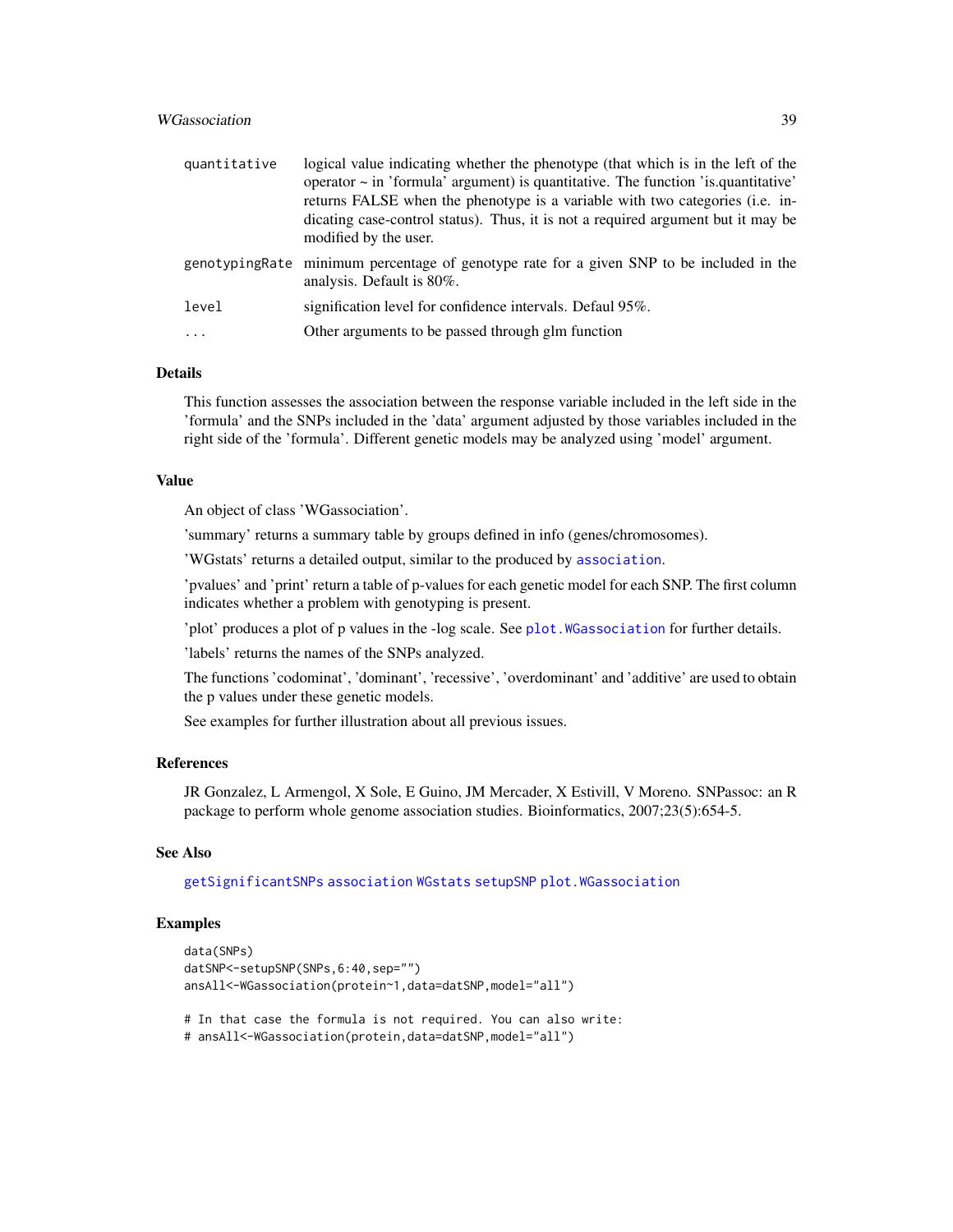#### 40 WGassociation

```
#only codominant and log-additive
ansCoAd<-WGassociation(protein~1,data=datSNP,model=c("co","log-add"))
#for printing p values
print(ansAll)
print(ansCoAd)
#for obtaining a matrix with the p palues
pvalAll<-pvalues(ansAll)
pvalCoAd<-pvalues(ansCoAd)
# when all models are fitted and we are interested in obtaining
# p values for different genetic models
# codominant model
pvalCod<-codominant(ansAll)
# recessive model
pvalRec<-recessive(ansAll)
# and the same for additive, dominant or overdominant
#summary
summary(ansAll)
#for a detailed report
```
WGstats(ansAll)

#for plotting the p values plot(ansAll)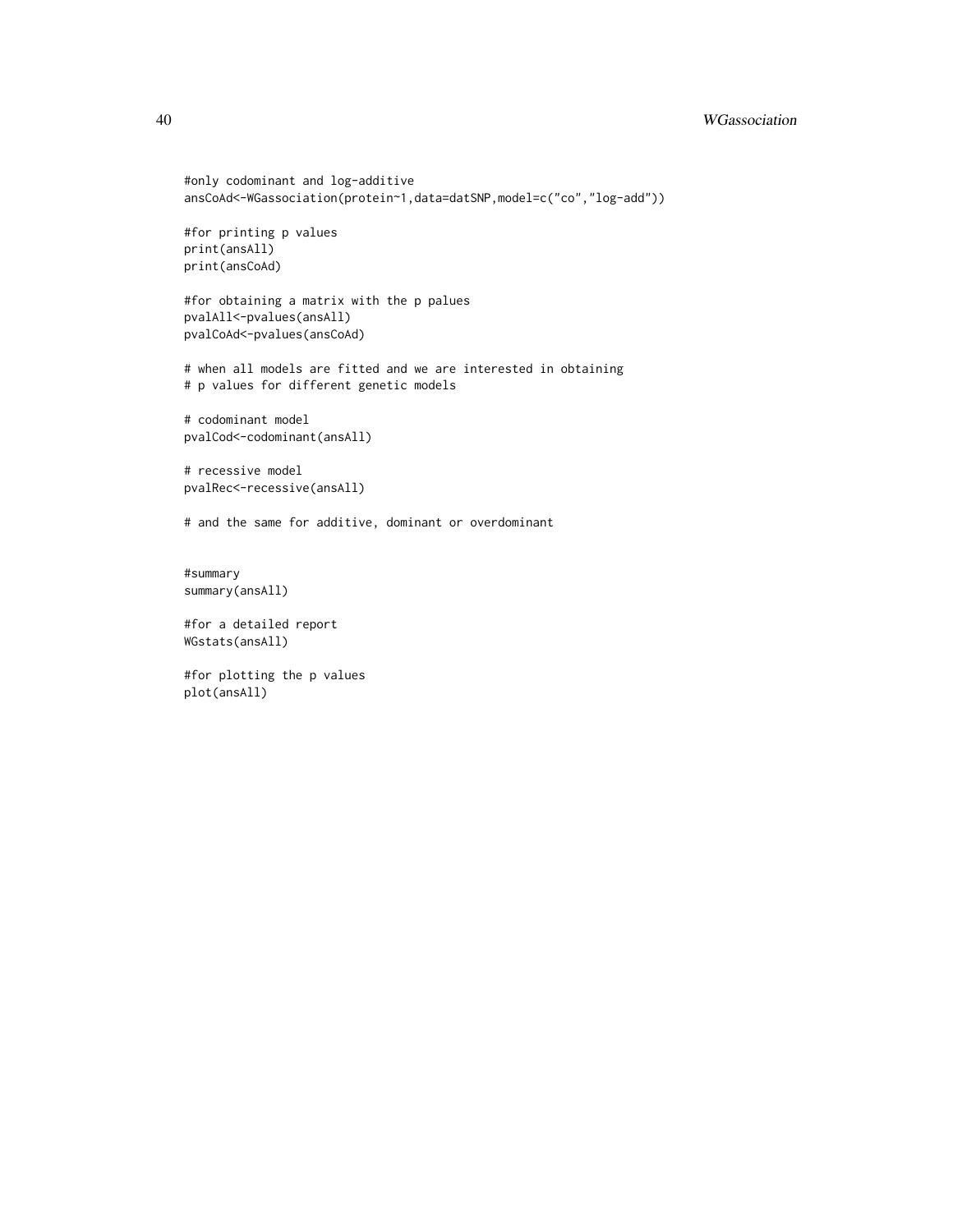# <span id="page-40-0"></span>**Index**

∗ datasets asthma, [5](#page-4-0) HapMap, [12](#page-11-0) HapMap.SNPs.pos, [13](#page-12-0) resHapMap, [28](#page-27-0) SNPs, [32](#page-31-0) SNPs.info.pos, [33](#page-32-0) ∗ utilities association, [2](#page-1-0) Bonferroni.sig, [6](#page-5-0) dscore, [7](#page-6-0) GenomicControl, [8](#page-7-0) getSignificantSNPs, [10](#page-9-0) haplo.interaction, [11](#page-10-0) inheritance, [14](#page-13-0) int, [15](#page-14-0) interactionPval, [15](#page-14-0) intervals, [17](#page-16-0) LD, [18](#page-17-0) make.geno, [20](#page-19-0) maxstat, [21](#page-20-0) odds, [22](#page-21-0) permTest, [23](#page-22-0) plot.WGassociation, [24](#page-23-0) plotMissing, [25](#page-24-0) qqpval, [26](#page-25-0) scanWGassociation, [28](#page-27-0) setupSNP, [29](#page-28-0) snp, [30](#page-29-0) sortSNPs, [34](#page-33-0) Table.mean.se, [35](#page-34-0) Table.N.Per, [36](#page-35-0) tableHWE, [37](#page-36-0) WGassociation, [38](#page-37-0) [.WGassociation *(*WGassociation*)*, [38](#page-37-0) [.setupSNP *(*setupSNP*)*, [29](#page-28-0) [.snp *(*snp*)*, [30](#page-29-0) [<-.setupSNP *(*setupSNP*)*, [29](#page-28-0) [[<-.setupSNP *(*setupSNP*)*, [29](#page-28-0)

\$<-.setupSNP *(*setupSNP*)*, [29](#page-28-0) additive *(*inheritance*)*, [14](#page-13-0) additive.snp *(*snp*)*, [30](#page-29-0) additive.WGassociation *(*WGassociation*)*, [38](#page-37-0) as.snp *(*snp*)*, [30](#page-29-0) association, [2,](#page-1-0) *[25](#page-24-0)*, *[31](#page-30-0)*, *[39](#page-38-0)* asthma, [5](#page-4-0) Bonferroni.sig, [6](#page-5-0) codominant *(*inheritance*)*, [14](#page-13-0) codominant.snp *(*snp*)*, [30](#page-29-0) codominant.WGassociation *(*WGassociation*)*, [38](#page-37-0) dominant *(*inheritance*)*, [14](#page-13-0) dominant.snp *(*snp*)*, [30](#page-29-0) dominant.WGassociation *(*WGassociation*)*, [38](#page-37-0) dscore, [7](#page-6-0) geneticModel *(*inheritance*)*, [14](#page-13-0) GenomicControl, [8,](#page-7-0) *[27](#page-26-0)* getGeneSymbol, [9](#page-8-0) getNiceTable, [10](#page-9-0) getSignificantSNPs, [10,](#page-9-0) *[39](#page-38-0)* haplo.interaction, [11,](#page-10-0) *[15](#page-14-0)* HapMap, [12](#page-11-0) HapMap.SNPs.pos, [13](#page-12-0) inheritance, [14](#page-13-0) int, [15](#page-14-0) interactionPval, [15](#page-14-0) intervals, [17](#page-16-0) is.snp *(*snp*)*, [30](#page-29-0) labels.setupSNP *(*setupSNP*)*, [29](#page-28-0) labels.WGassociation *(*WGassociation*)*, [38](#page-37-0)